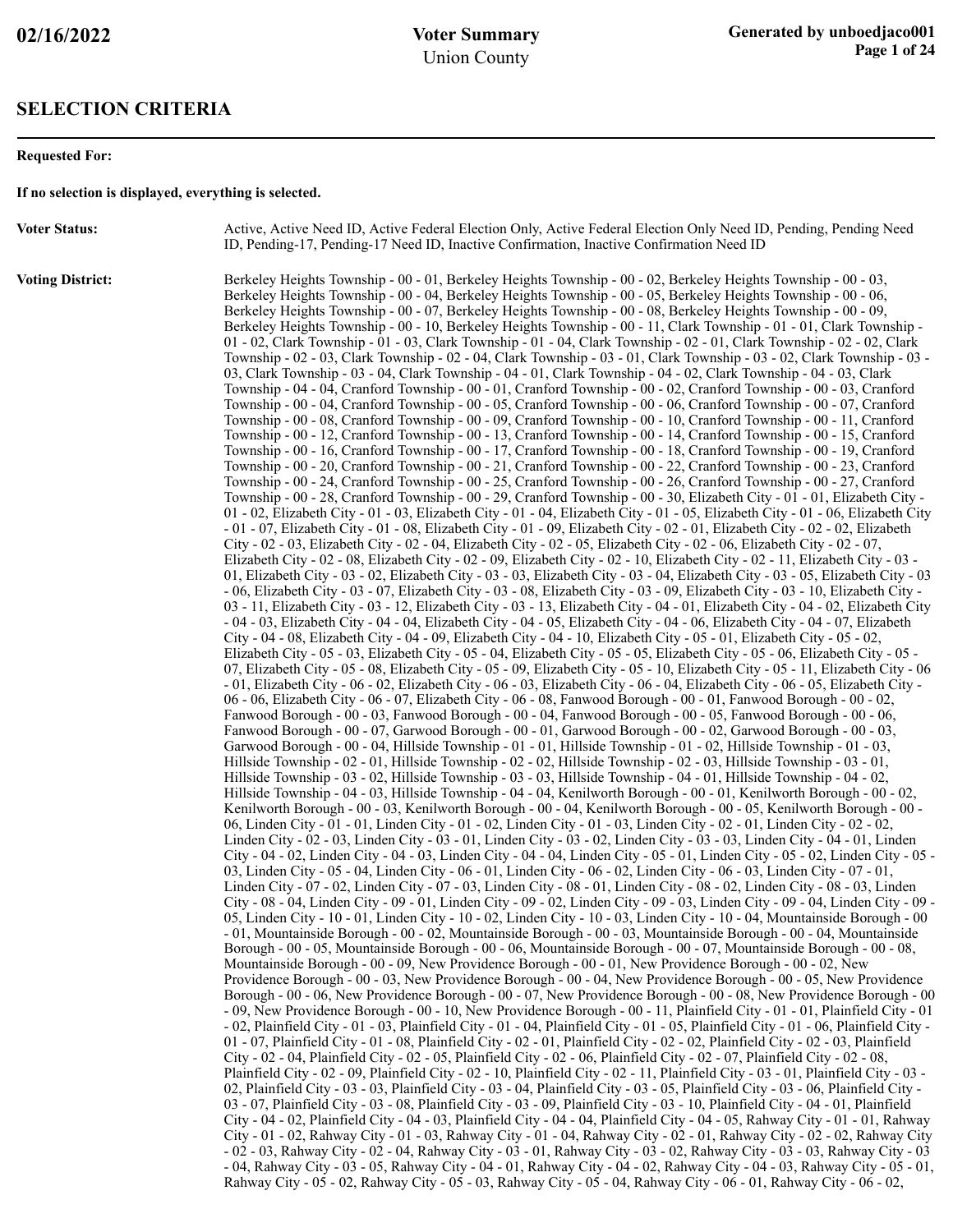Rahway City - 06 - 03, Rahway City - 06 - 04, Roselle Borough - 01 - 01, Roselle Borough - 01 - 02, Roselle Borough - 01 - 03, Roselle Borough - 01 - 04, Roselle Borough - 02 - 01, Roselle Borough - 02 - 02, Roselle Borough - 02 - 03, Roselle Borough - 02 - 04, Roselle Borough - 03 - 01, Roselle Borough - 03 - 02, Roselle Borough - 03 - 03, Roselle Borough - 03 - 04, Roselle Borough - 04 - 01, Roselle Borough - 04 - 02, Roselle Borough - 04 - 03, Roselle Borough - 05 - 01, Roselle Borough - 05 - 02, Roselle Borough - 05 - 03, Roselle Borough - 05 - 04, Roselle Park Borough - 01 - 01, Roselle Park Borough - 01 - 02, Roselle Park Borough - 02 - 01, Roselle Park Borough - 02 - 02, Roselle Park Borough - 03 - 01, Roselle Park Borough - 03 - 02, Roselle Park Borough - 04 - 01, Roselle Park Borough - 04 - 02, Roselle Park Borough - 05 - 01, Roselle Park Borough - 05 - 02, Scotch Plains Township - 00 - 01, Scotch Plains Township - 00 - 02, Scotch Plains Township - 00 - 03, Scotch Plains Township - 00 - 04, Scotch Plains Township - 00 - 05, Scotch Plains Township - 00 - 06, Scotch Plains Township - 00 - 07, Scotch Plains Township - 00 - 08, Scotch Plains Township - 00 - 09, Scotch Plains Township - 00 - 10, Scotch Plains Township - 00 - 11, Scotch Plains Township - 00 - 12, Scotch Plains Township - 00 - 13, Scotch Plains Township - 00 - 14, Scotch Plains Township - 00 - 15, Scotch Plains Township - 00 - 16, Scotch Plains Township - 00 - 17, Scotch Plains Township - 00 - 18, Scotch Plains Township - 00 - 19, Scotch Plains Township - 00 - 20, Scotch Plains Township - 00 - 21, Scotch Plains Township - 00 - 22, Scotch Plains Township - 00 - 23, Springfield Township - 00 - 01, Springfield Township - 00 - 02, Springfield Township - 00 - 03, Springfield Township - 00 - 04, Springfield Township - 00 - 05, Springfield Township - 00 - 06, Springfield Township - 00 - 07, Springfield Township - 00 - 08, Springfield Township - 00 - 09, Springfield Township - 00 - 10, Springfield Township - 00 - 11, Springfield Township - 00 - 12, Springfield Township - 00 - 13, Springfield Township - 00 - 14, Summit City - 01 - 01, Summit City - 01 - 02, Summit City - 01 - 03, Summit City - 01 - 04, Summit City - 01 - 05, Summit City - 01 - 06, Summit City - 01 - 07, Summit City - 01 - 08, Summit City - 01 - 09, Summit City - 01 - 10, Summit City - 01 - 11, Summit City - 01 - 12, Summit City - 02 - 01, Summit City - 02 - 02, Summit City - 02 - 03, Summit City - 02 - 04, Summit City - 02 - 05, Summit City - 02 - 06, Summit City - 02 - 07, Summit City - 02 - 08, Summit City - 02 - 09, Summit City - 02 - 10, Summit City - 02 - 11, Summit City - 02 - 12, Summit City - 02 - 13, Union Township - 00 - 01, Union Township - 00 - 02, Union Township - 00 - 03, Union Township - 00 - 04, Union Township - 00 - 05, Union Township - 00 - 06, Union Township - 00 - 07, Union Township - 00 - 08, Union Township - 00 - 09, Union Township - 00 - 10, Union Township - 00 - 11, Union Township - 00 - 12, Union Township - 00 - 13, Union Township - 00 - 14, Union Township - 00 - 15, Union Township - 00 - 16, Union Township - 00 - 17, Union Township - 00 - 18, Union Township - 00 - 19, Union Township - 00 - 20, Union Township - 00 - 21, Union Township - 00 - 22, Union Township - 00 - 23, Union Township - 00 - 24, Union Township - 00 - 25, Union Township - 00 - 26, Union Township - 00 - 27, Union Township - 00 - 28, Union Township - 00 - 29, Union Township - 00 - 30, Union Township - 00 - 31, Union Township - 00 - 32, Union Township - 00 - 33, Union Township - 00 - 34, Union Township - 00 - 35, Union Township - 00 - 36, Union Township - 00 - 37, Union Township - 00 - 38, Union Township - 00 - 39, Union Township - 00 - 40, Union Township - 00 - 41, Union Township - 00 - 42, Union Township - 00 - 43, Union Township - 00 - 44, Union Township - 00 - 45, Union Township - 00 - 46, Union Township - 00 - 47, Union Township - 00 - 48, Union Township - 00 - 49, Union Township - 00 - 50, Westfield Town - 01 - 01, Westfield Town - 01 - 02, Westfield Town - 01 - 03, Westfield Town - 01 - 04, Westfield Town - 01 - 05, Westfield Town - 01 - 06, Westfield Town - 01 - 07, Westfield Town - 02 - 01, Westfield Town - 02 - 02, Westfield Town - 02 - 03, Westfield Town - 02 - 04, Westfield Town - 02 - 05, Westfield Town - 02 - 06, Westfield Town - 03 - 01, Westfield Town - 03 - 02, Westfield Town - 03 - 03, Westfield Town - 03 - 04, Westfield Town - 03 - 05, Westfield Town - 03 - 06, Westfield Town - 03 - 07, Westfield Town - 04 - 01, Westfield Town - 04 - 02, Westfield Town - 04 - 03, Westfield Town - 04 - 04, Westfield Town - 04 - 05, Winfield Township - 00 - 01, Winfield Township - 00 - 02

**Sort Option:** Municipality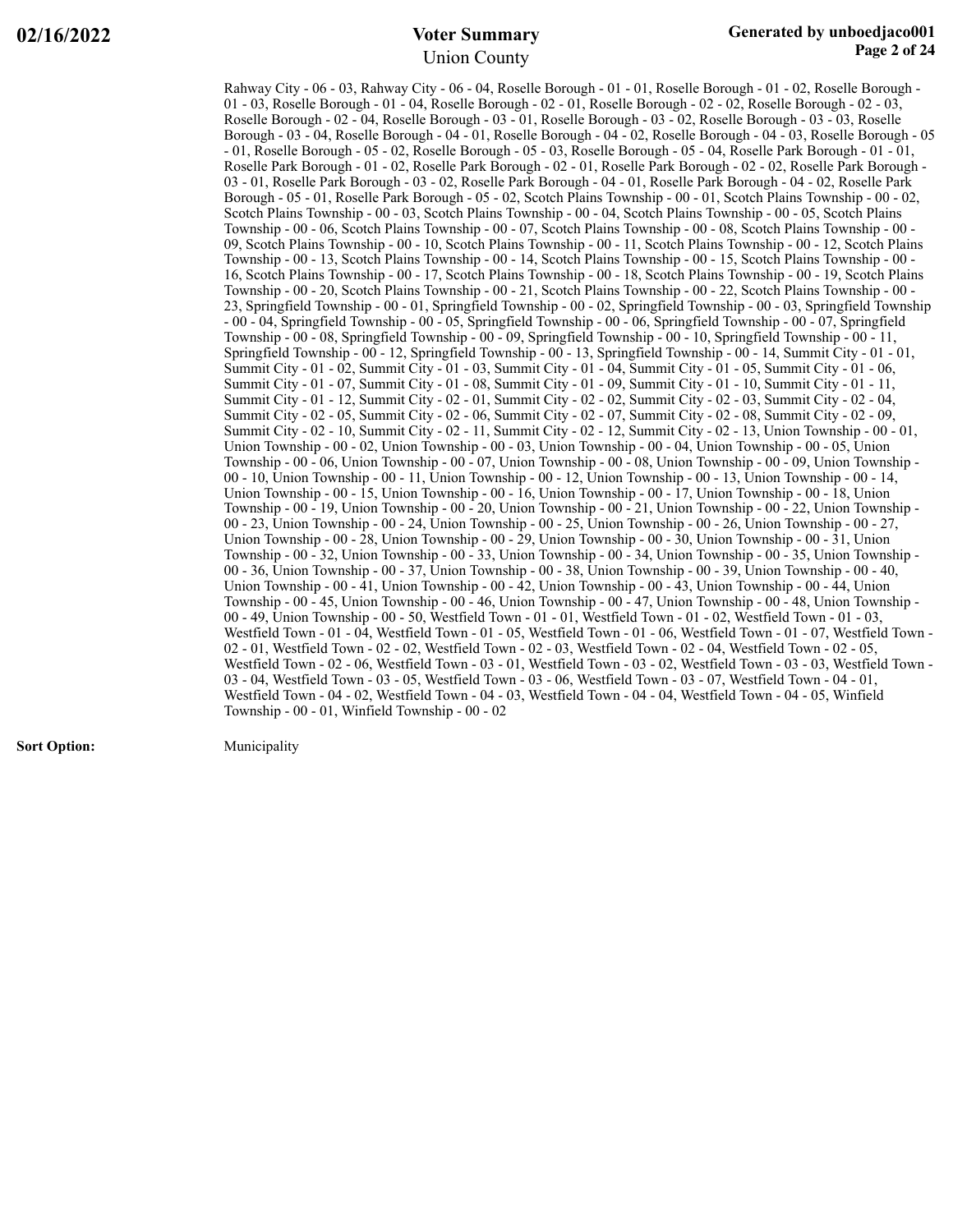| <b>Municipality</b>                        | <b>Ward</b>                                 | <b>District</b> | <b>UNA</b> | <b>DEM</b> | <b>REP</b> | <b>CNV</b>     | <b>CON</b>     | <b>GRE</b>     | <b>LIB</b>     | <b>NAT</b>  | <b>RFP</b> | <b>SSP</b>       | <b>Total</b> |
|--------------------------------------------|---------------------------------------------|-----------------|------------|------------|------------|----------------|----------------|----------------|----------------|-------------|------------|------------------|--------------|
| <b>Berkeley Heights</b><br><b>Township</b> |                                             |                 |            |            |            |                |                |                |                |             |            |                  |              |
| <b>Berkeley Heights</b><br>Township        | 00                                          | 01              | 423        | 378        | 366        | $\overline{2}$ | 1              | $\mathbf 1$    | $\mathbf 1$    | $\pmb{0}$   | 0          | $\boldsymbol{0}$ | 1172         |
| <b>Berkeley Heights</b><br>Township        | 00                                          | 02              | 372        | 288        | 381        | 1              | $\overline{2}$ | $\mathbf 0$    | $\mathbf{3}$   | $\pmb{0}$   | 0          | 1                | 1048         |
| <b>Berkeley Heights</b><br>Township        | 00                                          | 03              | 322        | 249        | 288        | 0              | $\overline{2}$ | $\overline{2}$ | $\mathbf 1$    | 1           | 0          | $\mathbf 0$      | 865          |
| <b>Berkeley Heights</b><br>Township        | 00                                          | 04              | 304        | 256        | 309        | 1              | $\pmb{0}$      | $\pmb{0}$      | 4              | $\pmb{0}$   | $\pmb{0}$  | 1                | 875          |
| <b>Berkeley Heights</b><br>Township        | 00                                          | 05              | 331        | 260        | 266        | 0              | $\mathbf 0$    | $\mathbf 0$    | 1              | $\mathbf 0$ | 0          | $\mathbf 0$      | 858          |
| <b>Berkeley Heights</b><br>Township        | 00                                          | 06              | 286        | 226        | 290        | 1              | $\mathbf 0$    | $\mathbf 0$    | 4              | $\mathbf 0$ | 0          | 1                | 808          |
| <b>Berkeley Heights</b><br>Township        | 00                                          | 07              | 374        | 358        | 419        | 1              | $\pmb{0}$      | 0              | $\overline{2}$ | $\mathbf 0$ | 0          | $\overline{2}$   | 1156         |
| <b>Berkeley Heights</b><br>Township        | 00                                          | 08              | 515        | 501        | 389        | 0              | 1              | $\overline{2}$ | 4              | $\mathbf 0$ | 0          | 1                | 1413         |
| <b>Berkeley Heights</b><br>Township        | 00                                          | 09              | 308        | 273        | 310        | 1              | $\mathbf 0$    | $\mathbf 0$    | $\overline{2}$ | $\pmb{0}$   | $\pmb{0}$  | $\pmb{0}$        | 894          |
| <b>Berkeley Heights</b><br>Township        | 00                                          | 10              | 254        | 264        | 280        | 1              | 1              | 1              | 1              | $\pmb{0}$   | $\pmb{0}$  | $\boldsymbol{0}$ | 802          |
| <b>Berkeley Heights</b><br>Township        | 00                                          | 11              | 195        | 179        | 185        | 0              | $\pmb{0}$      | 0              | 0              | $\pmb{0}$   | 1          | 1                | 561          |
| Ward 00 - Sub Total:                       |                                             |                 | 3684       | 3232       | 3483       | 8              | 7              | 6              | 23             | 1           | 1          | 7                | 10452        |
|                                            | <b>Total for Berkeley Heights Township:</b> |                 |            | 3232       | 3483       | 8              | 7              | 6              | 23             | 1           | 1          | 7                | 10452        |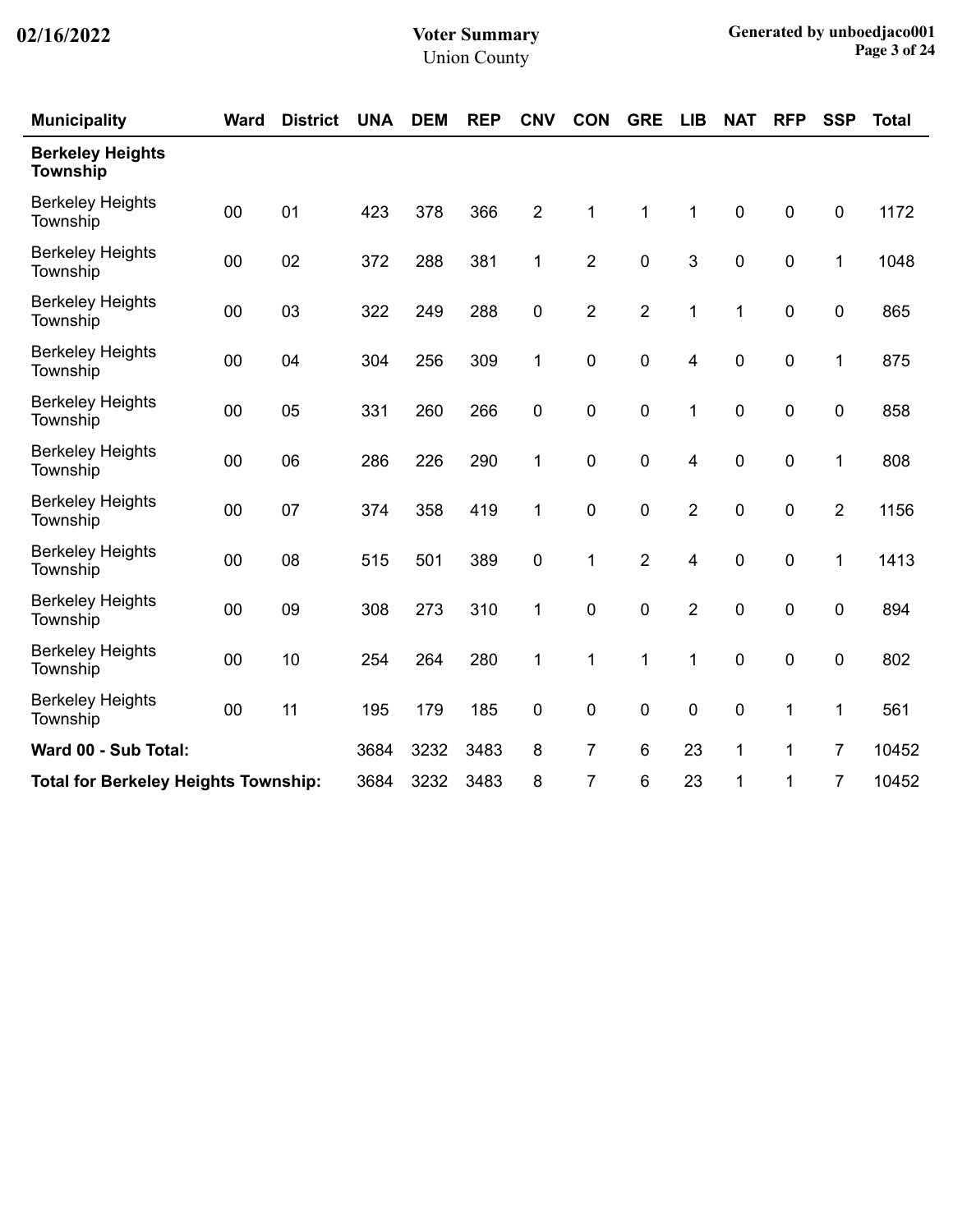| <b>Municipality</b>   | <b>Ward</b>                      | <b>District</b> | <b>UNA</b> | <b>DEM</b> | <b>REP</b> | <b>CNV</b>     | <b>CON</b>     | <b>GRE</b>     | <b>LIB</b>     | <b>NAT</b>     | <b>RFP</b>       | <b>SSP</b>     | <b>Total</b> |
|-----------------------|----------------------------------|-----------------|------------|------------|------------|----------------|----------------|----------------|----------------|----------------|------------------|----------------|--------------|
| <b>Clark Township</b> |                                  |                 |            |            |            |                |                |                |                |                |                  |                |              |
| <b>Clark Township</b> | 01                               | 01              | 334        | 209        | 309        | $\overline{2}$ | 0              | 0              | $\overline{2}$ | 0              | $\mathbf 0$      | 1              | 857          |
| <b>Clark Township</b> | 01                               | 02              | 352        | 253        | 313        | 5              | 0              | 1              | $\overline{2}$ | 0              | 0                | 0              | 926          |
| <b>Clark Township</b> | 01                               | 03              | 303        | 263        | 202        | 1              | 3              | 1              | $\overline{2}$ | 1              | 0                | 1              | 777          |
| <b>Clark Township</b> | 01                               | 04              | 235        | 150        | 248        | $\overline{2}$ | 0              | 0              | $\mathbf 0$    | 0              | $\mathbf 0$      | 0              | 635          |
| Ward 01 - Sub Total:  |                                  |                 | 1224       | 875        | 1072       | 10             | 3              | $\overline{2}$ | 6              | 1              | 0                | $\overline{2}$ | 3195         |
| <b>Clark Township</b> | 02                               | 01              | 310        | 237        | 207        | $\overline{2}$ | 3              | 0              | 3              | $\overline{2}$ | $\mathbf 0$      | 1              | 765          |
| Clark Township        | 02                               | 02              | 431        | 409        | 342        | $\overline{2}$ | 3              | $\overline{2}$ | $\overline{2}$ | 0              | $\mathbf 0$      | 0              | 1191         |
| <b>Clark Township</b> | 02                               | 03              | 269        | 240        | 167        | 3              | 3              | 1              | 3              | 0              | $\mathbf 0$      | 1              | 687          |
| <b>Clark Township</b> | 02                               | 04              | 311        | 153        | 240        | $\mathbf 0$    | 0              | 1              | 1              | $\overline{2}$ | 0                | 0              | 708          |
| Ward 02 - Sub Total:  |                                  |                 | 1321       | 1039       | 956        | $\overline{7}$ | 9              | 4              | 9              | 4              | 0                | $\overline{2}$ | 3351         |
| <b>Clark Township</b> | 03                               | 01              | 220        | 212        | 227        | $\mathbf 0$    | 0              | 0              | 3              | 0              | 0                | 0              | 662          |
| <b>Clark Township</b> | 03                               | 02              | 308        | 177        | 211        | $\mathbf 0$    | $\mathbf 0$    | 1              | 4              | $\mathbf 0$    | $\mathbf 0$      | 0              | 701          |
| <b>Clark Township</b> | 03                               | 03              | 252        | 167        | 195        | $\overline{2}$ | 0              | 1              | 3              | 0              | 0                | 0              | 620          |
| <b>Clark Township</b> | 03                               | 04              | 331        | 226        | 284        | 3              | 1              | $\overline{2}$ | $\overline{2}$ | $\mathbf{1}$   | 0                | 0              | 850          |
| Ward 03 - Sub Total:  |                                  |                 | 1111       | 782        | 917        | 5              | 1              | 4              | 12             | 1              | $\mathbf 0$      | 0              | 2833         |
| <b>Clark Township</b> | 04                               | 01              | 246        | 174        | 205        | 2              | 1              | 0              | 1              | 0              | $\boldsymbol{0}$ | 0              | 629          |
| <b>Clark Township</b> | 04                               | 02              | 294        | 178        | 218        | 3              | 0              | 0              | 3              | 0              | 0                | 0              | 696          |
| <b>Clark Township</b> | 04                               | 03              | 248        | 189        | 185        | 4              | 1              | 0              | 1              | $\mathbf{1}$   | 0                | 2              | 631          |
| <b>Clark Township</b> | 04                               | 04              | 384        | 197        | 360        | $\overline{2}$ | 0              | 0              | $\overline{2}$ | 0              | 0                | 0              | 945          |
| Ward 04 - Sub Total:  |                                  |                 | 1172       | 738        | 968        | 11             | $\overline{c}$ | 0              | $\overline{7}$ | 1              | 0                | $\overline{2}$ | 2901         |
|                       | <b>Total for Clark Township:</b> |                 |            | 3434       | 3913       | 33             | 15             | 10             | 34             | $\overline{7}$ | 0                | 6              | 12280        |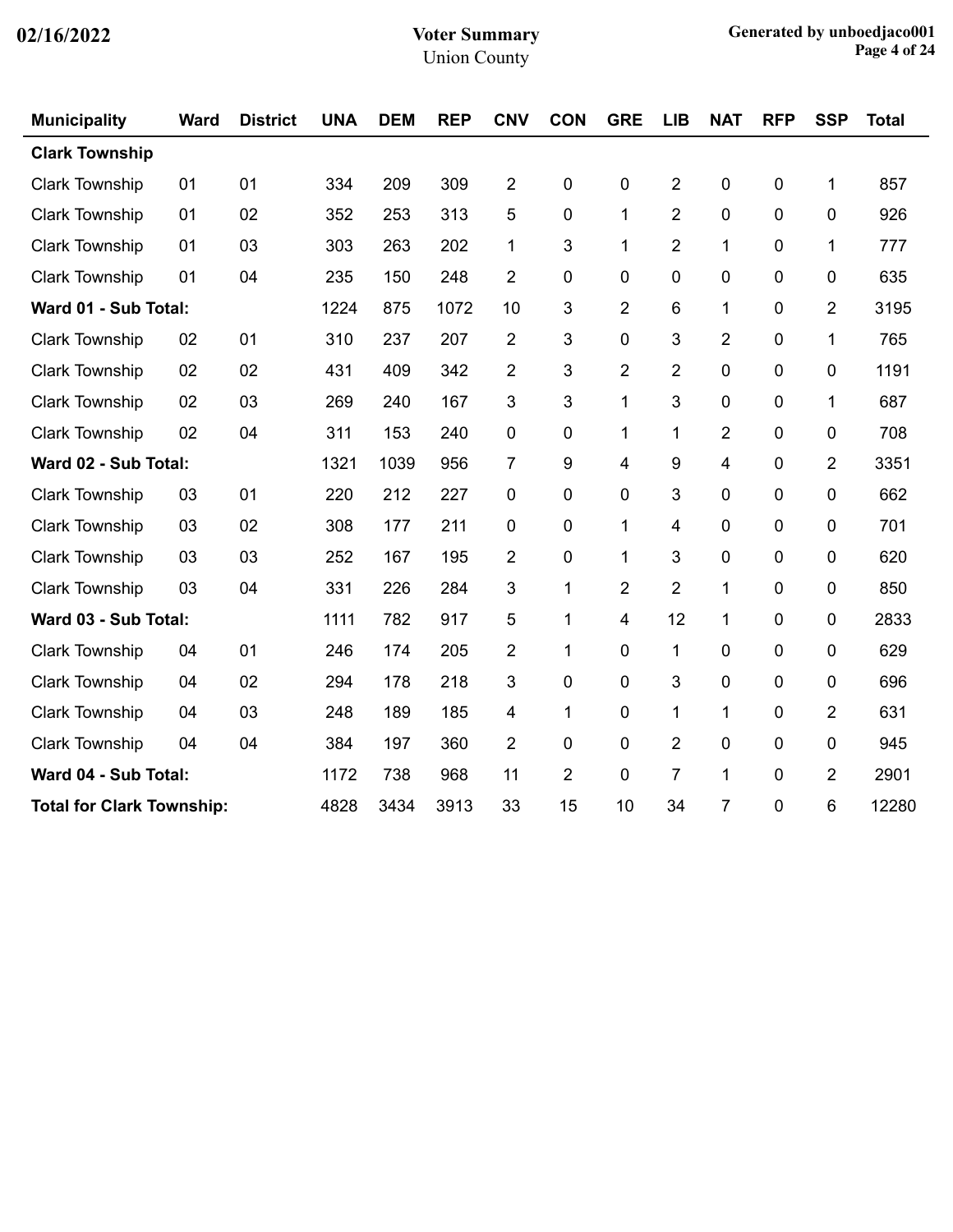| <b>Municipality</b>      | <b>Ward</b>                         | <b>District</b> | <b>UNA</b> | <b>DEM</b> | <b>REP</b> | <b>CNV</b>              | <b>CON</b>     | <b>GRE</b>     | <b>LIB</b>              | <b>NAT</b>              | <b>RFP</b> | <b>SSP</b>     | <b>Total</b> |
|--------------------------|-------------------------------------|-----------------|------------|------------|------------|-------------------------|----------------|----------------|-------------------------|-------------------------|------------|----------------|--------------|
| <b>Cranford Township</b> |                                     |                 |            |            |            |                         |                |                |                         |                         |            |                |              |
| <b>Cranford Township</b> | $00\,$                              | 01              | 423        | 522        | 221        | $\overline{\mathbf{c}}$ | $\overline{2}$ | $\overline{2}$ | 0                       | 1                       | 0          | 1              | 1174         |
| Cranford Township        | $00\,$                              | 02              | 178        | 184        | 113        | $\mathbf 0$             | 1              | 1              | 2                       | $\pmb{0}$               | 0          | 1              | 480          |
| <b>Cranford Township</b> | $00\,$                              | 03              | 239        | 240        | 130        | $\mathbf 0$             | 0              | 0              | 0                       | $\overline{2}$          | 0          | 0              | 611          |
| <b>Cranford Township</b> | 00                                  | 04              | 201        | 172        | 153        | $\mathbf 0$             | 1              | 0              | 1                       | 1                       | 0          | 0              | 529          |
| Cranford Township        | $00\,$                              | 05              | 232        | 259        | 141        | $\mathbf 0$             | 0              | 3              | $\overline{2}$          | $\pmb{0}$               | 0          | 0              | 637          |
| <b>Cranford Township</b> | $00\,$                              | 06              | 216        | 182        | 144        | $\mathbf 0$             | 1              | 0              | 2                       | 0                       | 0          | 0              | 545          |
| <b>Cranford Township</b> | 00                                  | 07              | 270        | 287        | 141        | 4                       | 0              | 2              | 3                       | $\pmb{0}$               | 0          | 0              | 707          |
| <b>Cranford Township</b> | $00\,$                              | 08              | 245        | 236        | 151        | $\overline{2}$          | 1              | 1              | 6                       | $\pmb{0}$               | 0          | $\overline{2}$ | 644          |
| <b>Cranford Township</b> | $00\,$                              | 09              | 229        | 228        | 155        | 0                       | 0              | 0              | 0                       | 0                       | 0          | 0              | 612          |
| <b>Cranford Township</b> | 00                                  | 10              | 232        | 207        | 141        | $\mathbf 0$             | 0              | 0              | 2                       | $\pmb{0}$               | 0          | 1              | 583          |
| <b>Cranford Township</b> | $00\,$                              | 11              | 196        | 191        | 130        | $\mathbf 0$             | 0              | 1              | 3                       | $\pmb{0}$               | 0          | 1              | 522          |
| <b>Cranford Township</b> | $00\,$                              | 12              | 214        | 255        | 149        | $\mathbf 0$             | 1              | 1              | 1                       | 0                       | 0          | 0              | 621          |
| <b>Cranford Township</b> | 00                                  | 13              | 270        | 323        | 189        | $\overline{c}$          | 1              | 1              | 3                       | $\overline{\mathbf{c}}$ | 0          | 0              | 791          |
| Cranford Township        | $00\,$                              | 14              | 218        | 213        | 145        | $\overline{2}$          | 1              | 0              | 2                       | $\pmb{0}$               | 0          | 1              | 582          |
| <b>Cranford Township</b> | $00\,$                              | 15              | 273        | 331        | 174        | 3                       | 1              | 0              | 9                       | 3                       | 0          | 1              | 795          |
| <b>Cranford Township</b> | $00\,$                              | 16              | 211        | 205        | 117        | $\mathbf 0$             | 0              | 0              | 2                       | $\pmb{0}$               | 0          | 0              | 535          |
| Cranford Township        | $00\,$                              | 17              | 212        | 182        | 147        | 1                       | 0              | 1              | 1                       | $\pmb{0}$               | 0          | 0              | 544          |
| <b>Cranford Township</b> | $00\,$                              | 18              | 212        | 186        | 119        | $\overline{c}$          | 0              | 1              | 2                       | 0                       | 0          | 0              | 522          |
| <b>Cranford Township</b> | $00\,$                              | 19              | 223        | 169        | 144        | $\mathbf 0$             | 0              | 1              | 2                       | $\pmb{0}$               | 0          | 0              | 539          |
| <b>Cranford Township</b> | $00\,$                              | 20              | 189        | 242        | 134        | $\mathbf 0$             | 0              | 0              | 0                       | 0                       | 0          | 0              | 565          |
| Cranford Township        | 00                                  | 21              | 307        | 323        | 197        | 1                       | 0              | 2              | 5                       | 0                       | 0          | 2              | 837          |
| Cranford Township        | 00                                  | 22              | 238        | 224        | 142        | 0                       | 1              | 1              | $\overline{\mathbf{c}}$ | $\pmb{0}$               | 0          | $\mathbf 0$    | 608          |
| Cranford Township        | $00\,$                              | 23              | 205        | 250        | 141        | 1                       | 1              | 0              | $\overline{\mathbf{c}}$ | $\pmb{0}$               | $\pmb{0}$  | $\pmb{0}$      | 600          |
| Cranford Township        | $00\,$                              | 24              | 216        | 197        | 156        | 1                       | 0              | 1              | $\overline{\mathbf{c}}$ | $\pmb{0}$               | 0          | 1              | 574          |
| Cranford Township        | 00                                  | 25              | 201        | 168        | 131        | $\pmb{0}$               | 3              | 1              | 0                       | $\pmb{0}$               | 0          | 0              | 504          |
| Cranford Township        | $00\,$                              | 26              | 259        | 316        | 153        | $\pmb{0}$               | 0              | 2              | $\overline{\mathbf{c}}$ | $\pmb{0}$               | $\pmb{0}$  | $\pmb{0}$      | 732          |
| Cranford Township        | $00\,$                              | 27              | 236        | 283        | 131        | $\overline{c}$          | 2              | 1              | $\overline{\mathbf{c}}$ | $\pmb{0}$               | 0          | 0              | 657          |
| Cranford Township        | 00                                  | 28              | 195        | 217        | 123        | 0                       | 1              | 1              | 1                       | 1                       | $\pmb{0}$  | 0              | 539          |
| Cranford Township        | $00\,$                              | 29              | 240        | 254        | 155        | 1                       | 0              | 1              | 4                       | $\pmb{0}$               | $\pmb{0}$  | $\pmb{0}$      | 655          |
| Cranford Township        | $00\,$                              | 30              | 340        | 303        | 201        | 1                       | 1              | 0              | 2                       | $\pmb{0}$               | 0          | $\overline{2}$ | 850          |
| Ward 00 - Sub Total:     |                                     |                 | 7120       | 7349       | 4468       | 25                      | 19             | 25             | 65                      | 10                      | $\pmb{0}$  | 13             | 19094        |
|                          | <b>Total for Cranford Township:</b> |                 |            | 7349       | 4468       | 25                      | 19             | 25             | 65                      | 10                      | $\pmb{0}$  | 13             | 19094        |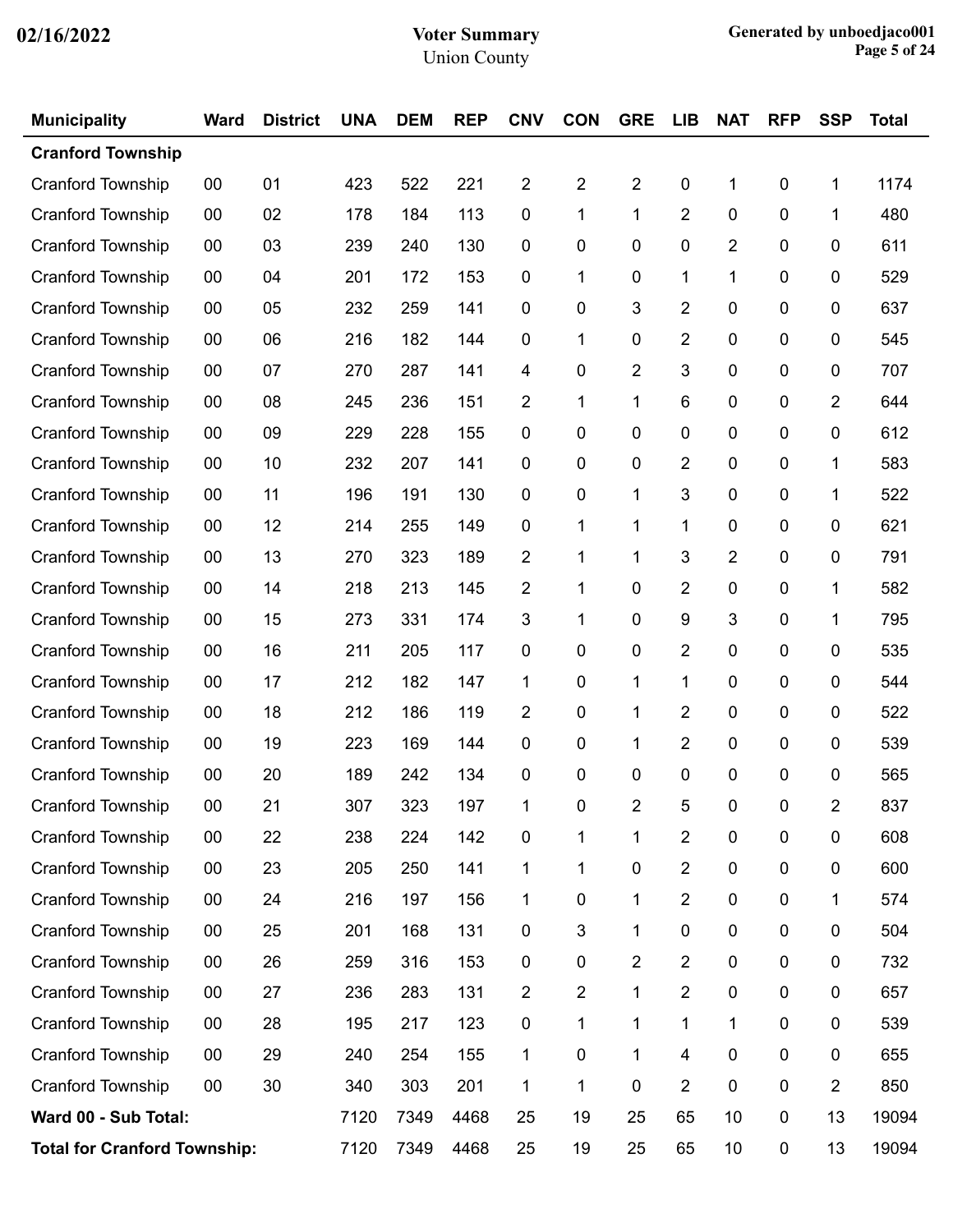| <b>Municipality</b>   | <b>Ward</b> | <b>District</b> | <b>UNA</b> | <b>DEM</b> | <b>REP</b> | <b>CNV</b>              | <b>CON</b>     | <b>GRE</b>              | <b>LIB</b>              | <b>NAT</b>              | <b>RFP</b>     | <b>SSP</b>     | <b>Total</b> |
|-----------------------|-------------|-----------------|------------|------------|------------|-------------------------|----------------|-------------------------|-------------------------|-------------------------|----------------|----------------|--------------|
| <b>Elizabeth City</b> |             |                 |            |            |            |                         |                |                         |                         |                         |                |                |              |
| Elizabeth City        | 01          | 01              | 269        | 417        | 62         | 5                       | 7              | 4                       | 4                       | 4                       | $\overline{2}$ | $\overline{2}$ | 776          |
| <b>Elizabeth City</b> | 01          | 02              | 514        | 913        | 118        | 8                       | 11             | 1                       | 7                       | 3                       | 3              | 6              | 1584         |
| <b>Elizabeth City</b> | 01          | 03              | 388        | 602        | 91         | 2                       | 9              | 1                       | 1                       | $\mathfrak{S}$          | $\mathbf 0$    | $\overline{2}$ | 1099         |
| Elizabeth City        | 01          | 04              | 425        | 831        | 81         | $\overline{c}$          | 8              | 2                       | 3                       | 4                       | 1              | 5              | 1362         |
| <b>Elizabeth City</b> | 01          | 05              | 408        | 811        | 92         | $\boldsymbol{9}$        | 11             | 1                       | 3                       | $\mathfrak{S}$          | $\pmb{0}$      | 4              | 1342         |
| <b>Elizabeth City</b> | 01          | 06              | 363        | 570        | 75         | 4                       | 6              | 1                       | 4                       | 1                       | $\mathfrak{B}$ | 1              | 1028         |
| <b>Elizabeth City</b> | 01          | 07              | 270        | 434        | 61         | 6                       | 3              | 3                       | 6                       | $\overline{2}$          | $\mathfrak{B}$ | 0              | 788          |
| <b>Elizabeth City</b> | 01          | 08              | 355        | 547        | 71         | 8                       | 5              | $\overline{\mathbf{c}}$ | $\overline{\mathbf{4}}$ | 0                       | 3              | 4              | 999          |
| Elizabeth City        | 01          | 09              | 321        | 522        | 79         | 4                       | 8              | 1                       | 3                       | 3                       | 1              | 5              | 947          |
| Ward 01 - Sub Total:  |             |                 | 3313       | 5647       | 730        | 48                      | 68             | 16                      | 35                      | 23                      | 16             | 29             | 9925         |
| <b>Elizabeth City</b> | 02          | 01              | 284        | 445        | 65         | $\overline{\mathbf{4}}$ | $\mathbf{1}$   | $\overline{2}$          | 6                       | $\overline{2}$          | 1              | 1              | 811          |
| <b>Elizabeth City</b> | 02          | 02              | 327        | 518        | 66         | $\overline{2}$          | 5              | $\pmb{0}$               | 3                       | $\mathfrak{S}$          | 1              | $\mathbf 0$    | 925          |
| <b>Elizabeth City</b> | 02          | 03              | 389        | 610        | 111        | 5                       | 12             | 5                       | 4                       | 3                       | $\mathbf 0$    | 0              | 1139         |
| <b>Elizabeth City</b> | 02          | 04              | 282        | 444        | 68         | 3                       | $\overline{7}$ | $\overline{\mathbf{c}}$ | 8                       | $\overline{\mathbf{4}}$ | 0              | 3              | 821          |
| <b>Elizabeth City</b> | 02          | 05              | 279        | 509        | 85         | $\mathfrak{S}$          | $\overline{2}$ | $\pmb{0}$               | 3                       | 0                       | 3              | 1              | 885          |
| <b>Elizabeth City</b> | 02          | 06              | 432        | 656        | 121        | 9                       | 7              | 4                       | $\overline{\mathbf{c}}$ | 3                       | $\pmb{0}$      | 8              | 1242         |
| <b>Elizabeth City</b> | 02          | 07              | 410        | 728        | 109        | $\overline{\mathbf{4}}$ | 4              | 4                       | $\overline{\mathbf{4}}$ | 3                       | 1              | 5              | 1272         |
| <b>Elizabeth City</b> | 02          | 08              | 310        | 572        | 92         | 6                       | 8              | 1                       | 2                       | $\overline{2}$          | $\mathbf 0$    | 3              | 996          |
| <b>Elizabeth City</b> | 02          | 09              | 303        | 496        | 100        | 3                       | 4              | 3                       | 3                       | $\overline{2}$          | $\pmb{0}$      | 1              | 915          |
| <b>Elizabeth City</b> | 02          | 10              | 208        | 400        | 76         | 3                       | 4              | 3                       | 3                       | $\overline{2}$          | 1              | $\overline{2}$ | 702          |
| <b>Elizabeth City</b> | 02          | 11              | 265        | 471        | 93         | 5                       | 4              | 3                       | $\sqrt{3}$              | $\mathbf{1}$            | $\pmb{0}$      | $\overline{2}$ | 847          |
| Ward 02 - Sub Total:  |             |                 | 3489       | 5849       | 986        | 47                      | 58             | 27                      | 41                      | 25                      | $\overline{7}$ | 26             | 10555        |
| <b>Elizabeth City</b> | 03          | 01              | 132        | 422        | 110        | 1                       | 3              | 1                       | 3                       | 0                       | $\pmb{0}$      | 0              | 672          |
| <b>Elizabeth City</b> | 03          | 02              | 189        | 455        | 123        | 1                       | 1              | 1                       | 1                       | 0                       | $\pmb{0}$      | 0              | 771          |
| <b>Elizabeth City</b> | 03          | 03              | 274        | 513        | 178        | 4                       | 0              | 1                       | $\overline{c}$          | $\overline{c}$          | $\pmb{0}$      | 1              | 975          |
| <b>Elizabeth City</b> | 03          | 04              | 232        | 481        | 119        | $\pmb{0}$               | 3              | $\overline{2}$          | $\pmb{0}$               | $\mathbf 1$             | $\pmb{0}$      | 0              | 838          |
| <b>Elizabeth City</b> | 03          | 05              | 277        | 508        | 75         | 4                       | 6              | $\pmb{0}$               | 4                       | $\overline{2}$          | $\pmb{0}$      | 0              | 876          |
| <b>Elizabeth City</b> | 03          | 06              | 369        | 710        | 164        | 1                       | 3              | 1                       | 3                       | $\overline{c}$          | $\pmb{0}$      | 1              | 1254         |
| <b>Elizabeth City</b> | 03          | 07              | 305        | 478        | 79         | $\overline{2}$          | 5              | $\,6$                   | 1                       | $\mathbf 1$             | $\pmb{0}$      | $\overline{2}$ | 879          |
| <b>Elizabeth City</b> | 03          | 08              | 219        | 467        | 146        | $\pmb{0}$               | $\overline{2}$ | $\overline{2}$          | 5                       | 0                       | $\pmb{0}$      | $\overline{2}$ | 843          |
| <b>Elizabeth City</b> | 03          | 09              | 361        | 561        | 96         | 9                       | 6              | $\overline{c}$          | 6                       | 0                       | $\pmb{0}$      | $\overline{2}$ | 1043         |
| <b>Elizabeth City</b> | 03          | 10              | 284        | 472        | 93         | $\overline{2}$          | 8              | 1                       | 1                       | $\pmb{0}$               | 1              | 1              | 863          |
| <b>Elizabeth City</b> | 03          | 11              | 268        | 399        | 90         | $\overline{c}$          | 4              | 4                       | 1                       | $\mathbf 1$             | 1              | $\overline{2}$ | 772          |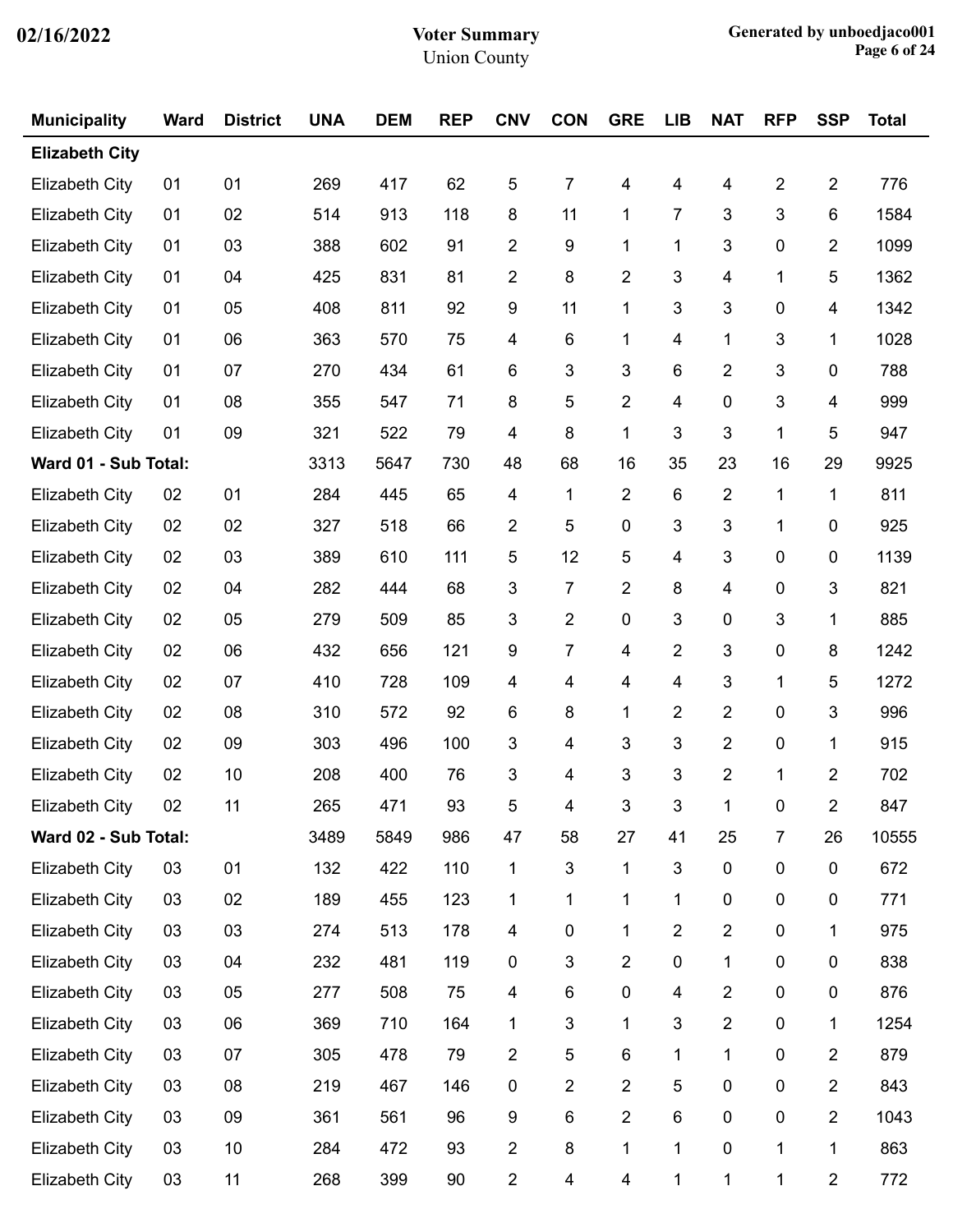| <b>Municipality</b>   | <b>Ward</b> | <b>District</b> | <b>UNA</b> | <b>DEM</b> | <b>REP</b> | <b>CNV</b>              | <b>CON</b>              | <b>GRE</b>     | <b>LIB</b>     | <b>NAT</b>              | <b>RFP</b>     | <b>SSP</b>     | <b>Total</b> |
|-----------------------|-------------|-----------------|------------|------------|------------|-------------------------|-------------------------|----------------|----------------|-------------------------|----------------|----------------|--------------|
| <b>Elizabeth City</b> | 03          | 12              | 387        | 642        | 113        | 5                       | 9                       | 3              | 3              | $\mathbf{1}$            | 1              | 5              | 1169         |
| <b>Elizabeth City</b> | 03          | 13              | 355        | 645        | 86         | 5                       | 6                       | 3              | $\overline{2}$ | $\overline{2}$          | 2              | 5              | 1111         |
| Ward 03 - Sub Total:  |             |                 | 3652       | 6753       | 1472       | 36                      | 56                      | 27             | 32             | 12                      | 5              | 21             | 12066        |
| <b>Elizabeth City</b> | 04          | 01              | 305        | 527        | 72         | 4                       | $\overline{2}$          | 4              | $\overline{2}$ | 5                       | 1              | $\overline{2}$ | 924          |
| <b>Elizabeth City</b> | 04          | 02              | 330        | 532        | 72         | 3                       | 3                       | 3              | 5              | 3                       | 1              | 1              | 953          |
| <b>Elizabeth City</b> | 04          | 03              | 289        | 547        | 84         | 8                       | 5                       | 1              | 6              | $\mathfrak{S}$          | 1              | 5              | 949          |
| <b>Elizabeth City</b> | 04          | 04              | 335        | 631        | 99         | 7                       | 6                       | 5              | 4              | 1                       | 0              | 1              | 1089         |
| <b>Elizabeth City</b> | 04          | 05              | 261        | 519        | 80         | $\overline{c}$          | 4                       | 3              | 3              | 1                       | 0              | 0              | 873          |
| <b>Elizabeth City</b> | 04          | 06              | 222        | 353        | 70         | 2                       | $\mathfrak{S}$          | $\overline{2}$ | 1              | 1                       | 0              | $\overline{2}$ | 656          |
| <b>Elizabeth City</b> | 04          | 07              | 345        | 567        | 98         | 5                       | $\overline{7}$          | 3              | 5              | $\overline{2}$          | 1              | $\overline{2}$ | 1035         |
| <b>Elizabeth City</b> | 04          | 08              | 429        | 780        | 109        | 10                      | 6                       | $\overline{2}$ | 1              | $\overline{2}$          | 1              | 3              | 1343         |
| <b>Elizabeth City</b> | 04          | 09              | 295        | 575        | 80         | 3                       | 9                       | 1              | 1              | 1                       | 2              | $\overline{2}$ | 969          |
| <b>Elizabeth City</b> | 04          | 10              | 437        | 686        | 106        | 5                       | 6                       | $\overline{7}$ | 3              | 4                       | 0              | 5              | 1259         |
| Ward 04 - Sub Total:  |             |                 | 3248       | 5717       | 870        | 49                      | 51                      | 31             | 31             | 23                      | 7              | 23             | 10050        |
| <b>Elizabeth City</b> | 05          | 01              | 500        | 801        | 149        | 6                       | 10                      | 5              | 5              | 1                       | 0              | $\pmb{0}$      | 1477         |
| <b>Elizabeth City</b> | 05          | 02              | 255        | 433        | 60         | 1                       | $\overline{7}$          | 3              | $\overline{2}$ | $\overline{2}$          | 1              | 4              | 768          |
| <b>Elizabeth City</b> | 05          | 03              | 363        | 585        | 57         | 5                       | 8                       | 6              | $\overline{7}$ | 4                       | 0              | $\overline{2}$ | 1037         |
| <b>Elizabeth City</b> | 05          | 04              | 189        | 349        | 46         | 1                       | 1                       | 1              | 3              | 1                       | 1              | $\overline{2}$ | 594          |
| Elizabeth City        | 05          | 05              | 245        | 414        | 33         | 5                       | 8                       | 1              | $\overline{2}$ | $\mathfrak{S}$          | 0              | $\overline{2}$ | 713          |
| <b>Elizabeth City</b> | 05          | 06              | 262        | 441        | 66         | 5                       | 4                       | $\overline{2}$ | 4              | $\mathfrak{S}$          | $\overline{2}$ | 4              | 793          |
| <b>Elizabeth City</b> | 05          | 07              | 477        | 733        | 76         | 9                       | 7                       | 0              | 6              | 1                       | 1              | 5              | 1315         |
| <b>Elizabeth City</b> | 05          | 08              | 346        | 637        | 107        | 4                       | 11                      | 6              | 4              | $\overline{c}$          | 0              | 3              | 1120         |
| <b>Elizabeth City</b> | 05          | 09              | 464        | 779        | 137        | $\overline{2}$          | 10                      | 3              | 3              | 8                       | $\pmb{0}$      | $\,6$          | 1412         |
| <b>Elizabeth City</b> | 05          | 10              | 255        | 436        | 58         | $\overline{\mathbf{4}}$ | 5                       | $\overline{2}$ | 1              | $\overline{\mathbf{4}}$ | $\pmb{0}$      | 5              | 770          |
| <b>Elizabeth City</b> | 05          | 11              | 419        | 723        | 70         | 2                       | 11                      | 5              | 4              | $\overline{2}$          | $\overline{2}$ | $\bf 8$        | 1246         |
| Ward 05 - Sub Total:  |             |                 | 3775       | 6331       | 859        | 44                      | 82                      | 34             | 41             | 31                      | 7              | 41             | 11245        |
| <b>Elizabeth City</b> | 06          | 01              | 413        | 693        | 120        | 4                       | $\overline{7}$          | $\mathbf 0$    | 3              | $\overline{2}$          | 1              | $\mathbf 0$    | 1243         |
| <b>Elizabeth City</b> | 06          | 02              | 199        | 391        | 89         | 1                       | $\mathfrak{S}$          | 1              | 1              | 1                       | 0              | $\overline{2}$ | 688          |
| <b>Elizabeth City</b> | 06          | 03              | 423        | 882        | 160        | 8                       | $\overline{7}$          | $\pmb{0}$      | 10             | $\sqrt{3}$              | 1              | $\overline{2}$ | 1496         |
| <b>Elizabeth City</b> | 06          | 04              | 274        | 376        | 68         | $\overline{\mathbf{4}}$ | 4                       | $\pmb{0}$      | 1              | $\overline{\mathbf{4}}$ | 1              | 4              | 736          |
| <b>Elizabeth City</b> | 06          | 05              | 325        | 653        | 93         | 4                       | $\overline{2}$          | 3              | $\overline{2}$ | $\overline{2}$          | 1              | 3              | 1088         |
| <b>Elizabeth City</b> | 06          | 06              | 241        | 473        | 72         | 3                       | $\overline{\mathbf{4}}$ | 1              | 3              | $\overline{\mathbf{4}}$ | 1              | 1              | 803          |
| <b>Elizabeth City</b> | 06          | 07              | 206        | 378        | 65         | 3                       | $\overline{2}$          | 3              | 0              | $\overline{2}$          | $\pmb{0}$      | 3              | 662          |
| <b>Elizabeth City</b> | 06          | 08              | 430        | 720        | 121        | 3                       | $\overline{\mathbf{4}}$ | $\mathbf{2}$   | 6              | 1                       | 0              | 8              | 1295         |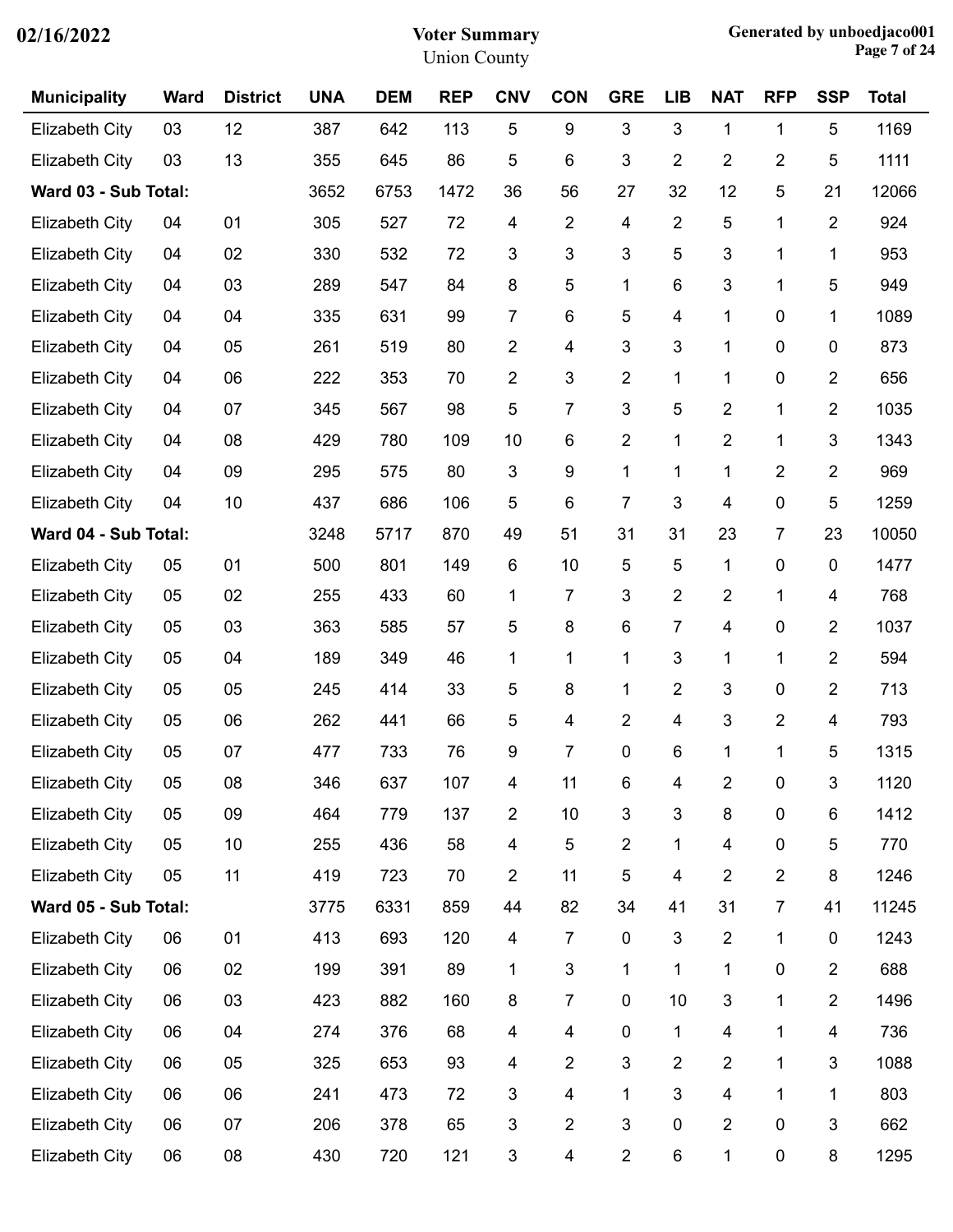| 02/16/2022                       |             |                 |            |            | <b>Voter Summary</b><br><b>Union County</b> |                | Generated by unboedjaco001<br>Page 8 of 24 |                |                |             |            |            |              |
|----------------------------------|-------------|-----------------|------------|------------|---------------------------------------------|----------------|--------------------------------------------|----------------|----------------|-------------|------------|------------|--------------|
| <b>Municipality</b>              | <b>Ward</b> | <b>District</b> | <b>UNA</b> | <b>DEM</b> | <b>REP</b>                                  | <b>CNV</b>     | <b>CON</b>                                 | <b>GRE</b>     | <b>LIB</b>     | <b>NAT</b>  | <b>RFP</b> | <b>SSP</b> | Total        |
| Ward 06 - Sub Total:             |             | 2511            |            | 4566       | 788                                         | 30             | 33                                         | 10             | 26             | 19          | 5          | 23         | 8011         |
| <b>Total for Elizabeth City:</b> |             |                 | 19988      | 34863      | 5705                                        | 254            | 348                                        | 145            | 206            | 133         | 47         | 163        | 61852        |
| <b>Municipality</b>              | <b>Ward</b> | <b>District</b> | UNA        | <b>DEM</b> | <b>REP</b>                                  | <b>CNV</b>     | <b>CON</b>                                 | <b>GRE</b>     | LIB            | <b>NAT</b>  | <b>RFP</b> | <b>SSP</b> | <b>Total</b> |
| <b>Fanwood Borough</b>           |             |                 |            |            |                                             |                |                                            |                |                |             |            |            |              |
| Fanwood Borough                  | 00          | 01              | 289        | 422        | 150                                         | $\overline{2}$ | $\mathbf 1$                                | 1              | $\mathbf 1$    | $\mathbf 0$ | 0          | 1          | 867          |
| Fanwood Borough                  | 00          | 02              | 201        | 255        | 128                                         | 1              | 0                                          | 1              | $\overline{2}$ | $\mathbf 0$ | 0          | 0          | 588          |
| Fanwood Borough                  | 00          | 03              | 317        | 460        | 205                                         | 3              | $\mathbf 0$                                | $\overline{2}$ | 3              | $\mathbf 0$ | 0          | 2          | 992          |

Fanwood Borough 00 04 267 406 147 2 1 0 1 1 0 0 825 Fanwood Borough 00 05 336 442 183 1 0 0 2 0 0 1 965 Fanwood Borough 00 06 308 398 228 5 0 1 0 1 0 0 941

Fanwood Borough 00 07 353 333 224 0 3 3 2 0 0 0 918 **Ward 00 - Sub Total:** 2071 2716 1265 14 5 8 11 2 0 4 6096

**Total for Fanwood Borough:** 2071 2716 1265 14 5 8 11 2 0 4 6096

| <b>Municipality</b>    | Ward                              | <b>District</b> | <b>UNA</b> | <b>DEM</b> | <b>REP</b> | <b>CNV</b>  | <b>CON</b>     | <b>GRE</b>  | <b>LIB</b> | <b>NAT</b>  | <b>RFP</b>  | <b>SSP</b> | Total |
|------------------------|-----------------------------------|-----------------|------------|------------|------------|-------------|----------------|-------------|------------|-------------|-------------|------------|-------|
| <b>Garwood Borough</b> |                                   |                 |            |            |            |             |                |             |            |             |             |            |       |
| Garwood Borough        | 00                                | 01              | 412        | 321        | 211        | $\mathbf 0$ | $\overline{2}$ | 3           | 1          | $\mathbf 0$ | $\mathbf 0$ | 1          | 951   |
| Garwood Borough        | 00                                | 02              | 346        | 350        | 271        | 1           | $\overline{2}$ | $\mathbf 0$ | 2          | $\mathbf 0$ | $\mathbf 0$ |            | 973   |
| Garwood Borough        | 00                                | 03              | 322        | 296        | 178        | 1           | 1              | 2           | 3          | $\mathbf 0$ | $\mathbf 0$ | 2          | 805   |
| Garwood Borough        | 00                                | 04              | 208        | 209        | 158        | 3           | 0              | 2           | 1          | $\mathbf 0$ | $\mathbf 0$ | 1          | 582   |
| Ward 00 - Sub Total:   |                                   |                 | 1288       | 1176       | 818        | 5           | 5              | 7           | 7          | 0           | 0           | 5          | 3311  |
|                        | <b>Total for Garwood Borough:</b> |                 |            | 1176       | 818        | 5           | 5              | 7           |            | 0           | 0           | 5          | 3311  |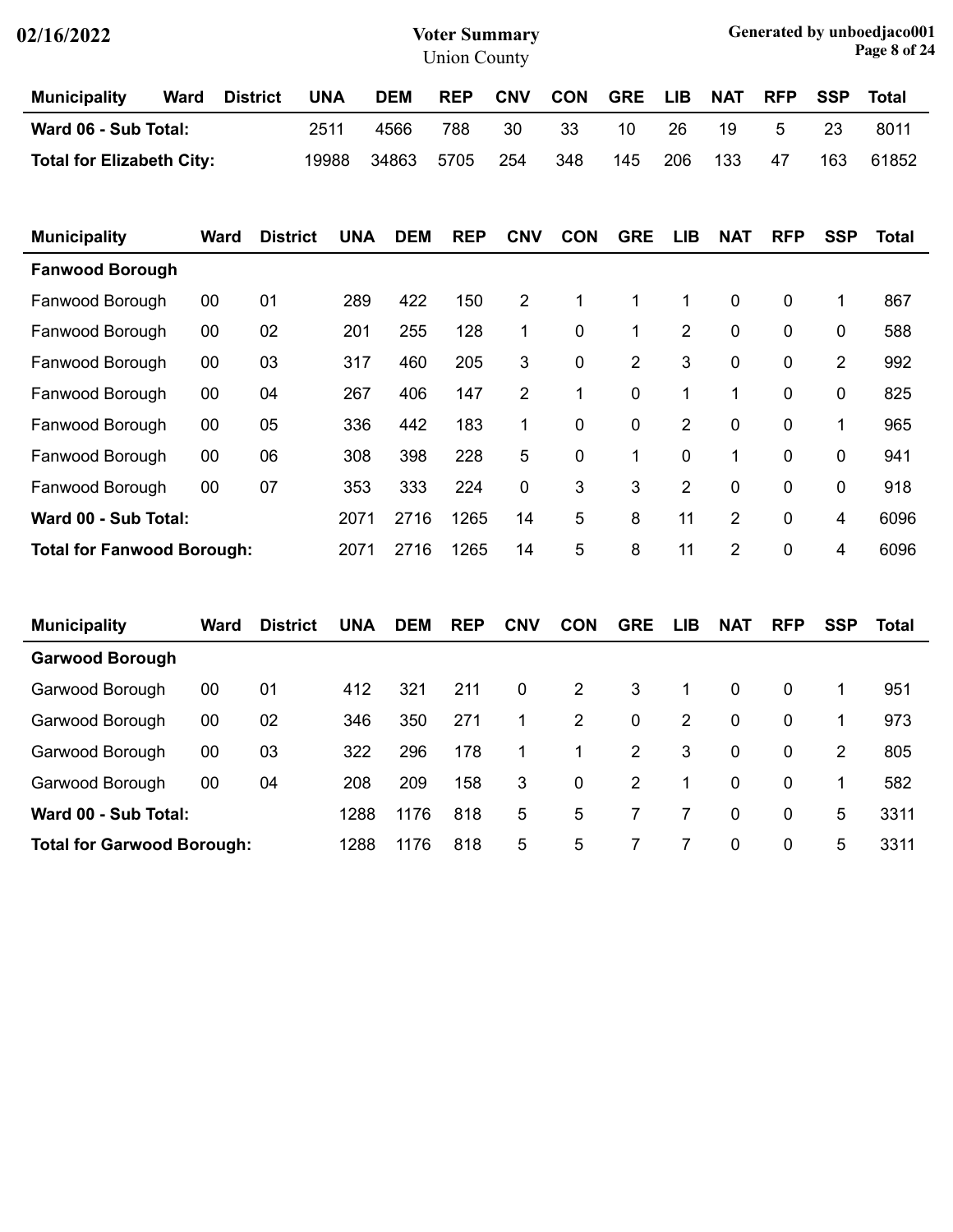| <b>Municipality</b>      | <b>Ward</b>                         | <b>District</b> | <b>UNA</b> | <b>DEM</b> | <b>REP</b> | <b>CNV</b>     | <b>CON</b>     | <b>GRE</b>     | <b>LIB</b>     | <b>NAT</b>              | <b>RFP</b> | <b>SSP</b>     | <b>Total</b> |
|--------------------------|-------------------------------------|-----------------|------------|------------|------------|----------------|----------------|----------------|----------------|-------------------------|------------|----------------|--------------|
| <b>Hillside Township</b> |                                     |                 |            |            |            |                |                |                |                |                         |            |                |              |
| <b>Hillside Township</b> | 01                                  | 01              | 426        | 1093       | 45         | 6              | 6              | 0              | 5              | $\overline{\mathbf{4}}$ | 1          | 4              | 1590         |
| <b>Hillside Township</b> | 01                                  | 02              | 278        | 679        | 30         | 1              | $\overline{2}$ | 3              | $\overline{2}$ | 5                       | 0          | 1              | 1001         |
| <b>Hillside Township</b> | 01                                  | 03              | 359        | 693        | 89         | $\overline{2}$ | $\overline{7}$ | 0              | $\overline{2}$ | 3                       | 0          | 5              | 1160         |
| Ward 01 - Sub Total:     |                                     |                 | 1063       | 2465       | 164        | 9              | 15             | 3              | 9              | 12                      | 1          | 10             | 3751         |
| <b>Hillside Township</b> | 02                                  | 01              | 529        | 884        | 170        | 3              | 10             | 1              | 6              | 5                       | 0          | 6              | 1614         |
| Hillside Township        | 02                                  | 02              | 318        | 820        | 27         | 6              | 1              | 1              | 3              | $\overline{2}$          | 3          | $\overline{2}$ | 1183         |
| Hillside Township        | 02                                  | 03              | 273        | 691        | 33         | 1              | $\mathbf{1}$   | 1              | 1              | $\overline{2}$          | 0          | $\overline{2}$ | 1005         |
| Ward 02 - Sub Total:     |                                     |                 | 1120       | 2395       | 230        | 10             | 12             | 3              | 10             | 9                       | 3          | 10             | 3802         |
| Hillside Township        | 03                                  | 01              | 338        | 785        | 28         | $\overline{7}$ | 4              | 0              | 6              | 1                       | 1          | $\overline{2}$ | 1172         |
| Hillside Township        | 03                                  | 02              | 528        | 828        | 154        | 4              | 10             | $\overline{2}$ | 3              | 4                       | 0          | 0              | 1533         |
| <b>Hillside Township</b> | 03                                  | 03              | 359        | 658        | 87         | 3              | 8              | $\overline{2}$ | 1              | 0                       | 1          | $\overline{2}$ | 1121         |
| Ward 03 - Sub Total:     |                                     |                 | 1225       | 2271       | 269        | 14             | 22             | 4              | 10             | 5                       | 2          | 4              | 3826         |
| <b>Hillside Township</b> | 04                                  | 01              | 296        | 568        | 145        | 1              | 3              | 0              | $\mathbf 0$    | 0                       | 0          | 0              | 1013         |
| <b>Hillside Township</b> | 04                                  | 02              | 213        | 368        | 116        | $\mathbf{3}$   | 2              | 1              | 1              | $\mathbf 1$             | 1          | 0              | 706          |
| Hillside Township        | 04                                  | 03              | 309        | 575        | 116        | 5              | 3              | 3              | 1              | $\overline{2}$          | 0          | 0              | 1014         |
| Hillside Township        | 04                                  | 04              | 347        | 907        | 28         | 3              | $\mathbf{1}$   | 3              | 1              | 0                       | 0          | 4              | 1294         |
| Ward 04 - Sub Total:     |                                     |                 |            | 2418       | 405        | 12             | 9              | 7              | 3              | 3                       | 1          | 4              | 4027         |
|                          | <b>Total for Hillside Township:</b> |                 |            | 9549       | 1068       | 45             | 58             | 17             | 32             | 29                      | 7          | 28             | 15406        |

| <b>Municipality</b>                  | Ward | <b>District</b> | <b>UNA</b> | <b>DEM</b> | <b>REP</b> | <b>CNV</b> | <b>CON</b> | <b>GRE</b>     | LIB      | <b>NAT</b>  | <b>RFP</b>     | <b>SSP</b> | Total |
|--------------------------------------|------|-----------------|------------|------------|------------|------------|------------|----------------|----------|-------------|----------------|------------|-------|
| <b>Kenilworth Borough</b>            |      |                 |            |            |            |            |            |                |          |             |                |            |       |
| Kenilworth Borough                   | 00   | 01              | 352        | 365        | 235        | 3          | 2          | 3              | $\Omega$ | 3           | $\mathbf 0$    | 0          | 963   |
| Kenilworth Borough                   | 00   | 02              | 366        | 279        | 283        | 2          | 4          | $\overline{2}$ | 4        | $\mathbf 0$ | $\overline{2}$ |            | 943   |
| Kenilworth Borough                   | 00   | 03              | 391        | 334        | 235        | 2          | 2          | 3              | 2        | 2           | $\Omega$       | 1          | 972   |
| Kenilworth Borough                   | 00   | 04              | 397        | 309        | 246        | 2          | 3          | $\overline{2}$ | 5        | 1           | 0              | 0          | 965   |
| Kenilworth Borough                   | 00   | 05              | 414        | 370        | 346        | 1          | 2          | 3              | 4        | 2           | $\Omega$       | 0          | 1142  |
| Kenilworth Borough                   | 00   | 06              | 423        | 296        | 276        | 2          | 5          | 3              | 3        | 4           | 1              | 1          | 1014  |
| Ward 00 - Sub Total:                 |      |                 | 2343       | 1953       | 1621       | 12         | 18         | 16             | 18       | 12          | 3              | 3          | 5999  |
| <b>Total for Kenilworth Borough:</b> |      |                 | 2343       | 1953       | 1621       | 12         | 18         | 16             | 18       | 12          | 3              | 3          | 5999  |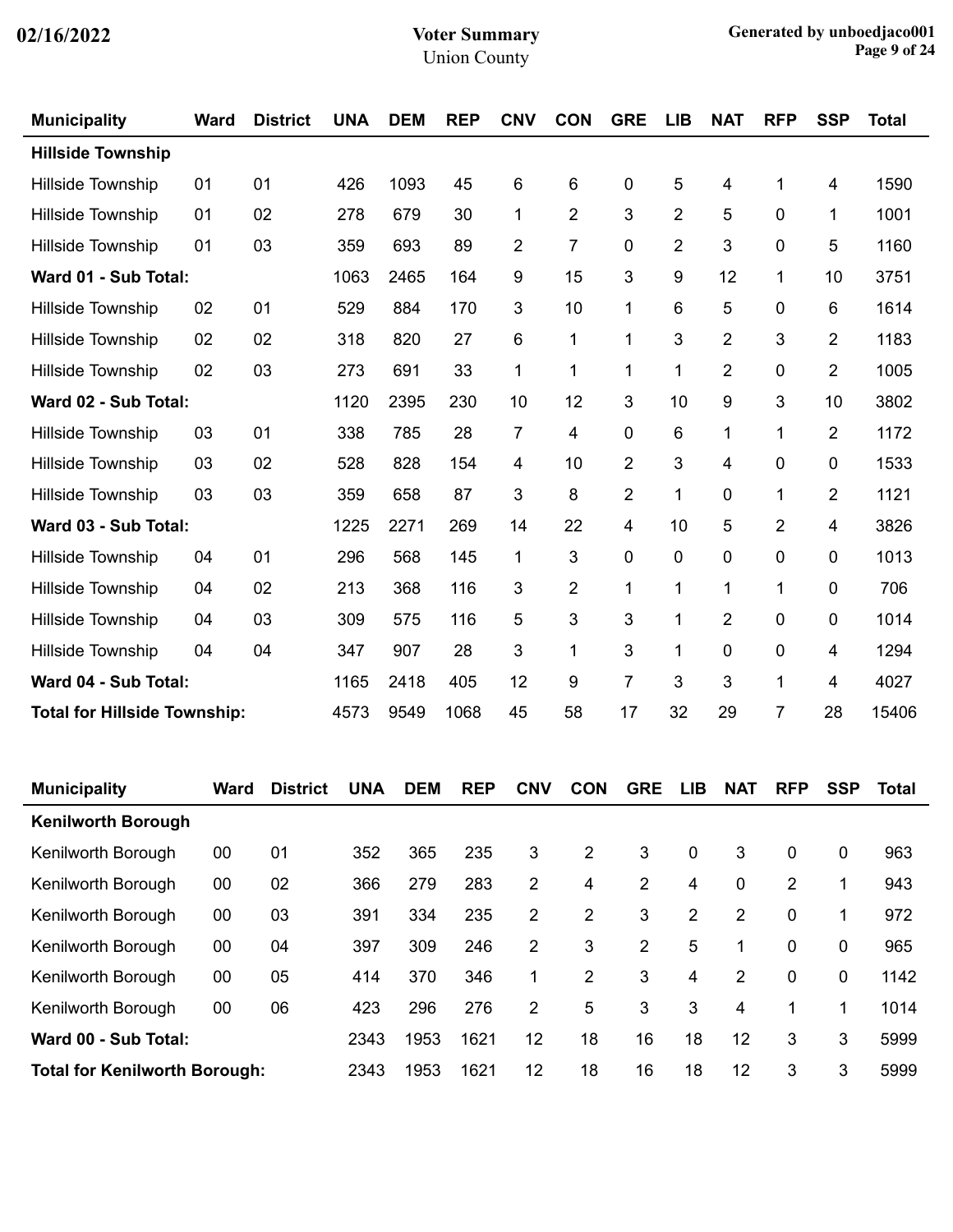| <b>Municipality</b>  | <b>Ward</b> | <b>District</b> | <b>UNA</b> | <b>DEM</b> | <b>REP</b> | <b>CNV</b>              | <b>CON</b>     | <b>GRE</b>              | <b>LIB</b>              | <b>NAT</b>              | <b>RFP</b>     | <b>SSP</b>              | <b>Total</b> |
|----------------------|-------------|-----------------|------------|------------|------------|-------------------------|----------------|-------------------------|-------------------------|-------------------------|----------------|-------------------------|--------------|
| <b>Linden City</b>   |             |                 |            |            |            |                         |                |                         |                         |                         |                |                         |              |
| <b>Linden City</b>   | 01          | 01              | 361        | 688        | 120        | 4                       | 3              | 1                       | 7                       | $\overline{2}$          | $\pmb{0}$      | 1                       | 1187         |
| <b>Linden City</b>   | 01          | 02              | 303        | 550        | 130        | $\overline{2}$          | 2              | $\overline{2}$          | $\overline{2}$          | $\mathbf{1}$            | 0              | 2                       | 994          |
| <b>Linden City</b>   | 01          | 03              | 226        | 414        | 80         | 3                       | 1              | $\mathbf{1}$            | 3                       | 0                       | 0              | 0                       | 728          |
| Ward 01 - Sub Total: |             |                 | 890        | 1652       | 330        | 9                       | 6              | 4                       | 12                      | 3                       | $\pmb{0}$      | 3                       | 2909         |
| Linden City          | 02          | 01              | 324        | 488        | 118        | 3                       | 4              | $\pmb{0}$               | 8                       | $\overline{2}$          | 0              | $\pmb{0}$               | 947          |
| Linden City          | 02          | 02              | 264        | 401        | 86         | 0                       | 3              | 1                       | 3                       | 0                       | 1              | 3                       | 762          |
| <b>Linden City</b>   | 02          | 03              | 258        | 374        | 83         | 4                       | $\overline{2}$ | $\pmb{0}$               | 0                       | 0                       | $\pmb{0}$      | 3                       | 724          |
| Ward 02 - Sub Total: |             |                 | 846        | 1263       | 287        | 7                       | 9              | $\mathbf 1$             | 11                      | $\overline{2}$          | $\mathbf 1$    | 6                       | 2433         |
| <b>Linden City</b>   | 03          | 01              | 261        | 576        | 76         | $\overline{2}$          | 6              | 0                       | $\mathbf{1}$            | 0                       | 1              | 1                       | 924          |
| <b>Linden City</b>   | 03          | 02              | 160        | 317        | 52         | 6                       | 3              | 1                       | 2                       | 0                       | 2              | 2                       | 545          |
| <b>Linden City</b>   | 03          | 03              | 436        | 744        | 117        | 5                       | 3              | $\,6$                   | $\,6\,$                 | $\overline{2}$          | $\mathbf 1$    | 1                       | 1321         |
| Ward 03 - Sub Total: |             |                 | 857        | 1637       | 245        | 13                      | 12             | $\overline{7}$          | 9                       | $\overline{2}$          | 4              | 4                       | 2790         |
| <b>Linden City</b>   | 04          | 01              | 250        | 702        | 32         | $\overline{2}$          | 1              | $\mathbf{3}$            | 1                       | $\overline{2}$          | 0              | 2                       | 995          |
| <b>Linden City</b>   | 04          | 02              | 173        | 623        | 27         | 4                       | 2              | 3                       | 3                       | $\pmb{0}$               | 1              | $\pmb{0}$               | 836          |
| <b>Linden City</b>   | 04          | 03              | 172        | 426        | 24         | $\overline{2}$          | $\overline{2}$ | $\mathbf 0$             | $\overline{2}$          | 0                       | 1              | 2                       | 631          |
| <b>Linden City</b>   | 04          | 04              | 137        | 448        | 18         | $\overline{2}$          | $\pmb{0}$      | 0                       | 0                       | $\overline{2}$          | $\pmb{0}$      | 2                       | 609          |
| Ward 04 - Sub Total: |             |                 | 732        | 2199       | 101        | 10                      | 5              | $\,6$                   | $\,6\,$                 | $\overline{\mathbf{4}}$ | $\overline{2}$ | 6                       | 3071         |
| <b>Linden City</b>   | 05          | 01              | 236        | 456        | 104        | 7                       | 3              | $\overline{2}$          | $\mathbf{1}$            | 0                       | 0              | 3                       | 812          |
| <b>Linden City</b>   | 05          | 02              | 245        | 562        | 59         | $\overline{2}$          | 7              | $\overline{\mathbf{4}}$ | 7                       | 1                       | $\pmb{0}$      | 0                       | 887          |
| <b>Linden City</b>   | 05          | 03              | 112        | 377        | 37         | 4                       | 2              | $\overline{2}$          | 4                       | 1                       | 0              | 0                       | 539          |
| Linden City          | 05          | 04              | 180        | 464        | 15         | $\mathbf{1}$            | 5              | $\mathbf{1}$            | $\overline{2}$          | $\mathbf{1}$            | $\mathbf{1}$   | $\overline{2}$          | 672          |
| Ward 05 - Sub Total: |             |                 | 773        | 1859       | 215        | 14                      | 17             | $\boldsymbol{9}$        | 14                      | $\mathfrak{B}$          | 1              | $\sqrt{5}$              | 2910         |
| <b>Linden City</b>   | 06          | 01              | 222        | 411        | 77         | 3                       | 3              | $\mathfrak{B}$          | 1                       | 0                       | $\pmb{0}$      | $\overline{2}$          | 722          |
| <b>Linden City</b>   | 06          | 02              | 250        | 458        | 85         | 1                       | 5              | $\pmb{0}$               | 2                       | $\overline{2}$          | 1              | 1                       | 805          |
| <b>Linden City</b>   | 06          | 03              | 345        | 550        | 131        | 3                       | $\mathbf{2}$   | $\overline{\mathbf{4}}$ | 6                       | $\overline{2}$          | 1              | 1                       | 1045         |
| Ward 06 - Sub Total: |             |                 | 817        | 1419       | 293        | $\overline{7}$          | 10             | $\overline{7}$          | 9                       | 4                       | $\overline{2}$ | $\overline{\mathbf{4}}$ | 2572         |
| Linden City          | 07          | 01              | 181        | 391        | 60         | 4                       | 7              | $\mathfrak{B}$          | $\mathbf{1}$            | $\overline{2}$          | $\pmb{0}$      | $\overline{2}$          | 651          |
| <b>Linden City</b>   | 07          | 02              | 327        | 683        | 69         | 6                       | 4              | $\overline{2}$          | $\overline{\mathbf{4}}$ | $\overline{2}$          | $\overline{2}$ | 1                       | 1100         |
| <b>Linden City</b>   | 07          | 03              | 270        | 429        | 85         | $\overline{\mathbf{4}}$ | 1              | $\overline{\mathbf{4}}$ | $\overline{7}$          | $\overline{\mathbf{4}}$ | $\pmb{0}$      | 1                       | 805          |
| Ward 07 - Sub Total: |             |                 | 778        | 1503       | 214        | 14                      | 12             | $\boldsymbol{9}$        | 12                      | 8                       | $\overline{2}$ | $\overline{\mathbf{4}}$ | 2556         |
| <b>Linden City</b>   | 08          | 01              | 221        | 366        | 78         | 1                       | 1              | 3                       | $\overline{2}$          | 4                       | $\pmb{0}$      | 1                       | 677          |
| <b>Linden City</b>   | 08          | 02              | 184        | 341        | 60         | $\overline{2}$          | 3              | $\pmb{0}$               | $\mathbf{1}$            | $\mathbf{1}$            | $\pmb{0}$      | 1                       | 593          |
| <b>Linden City</b>   | 08          | 03              | 163        | 541        | 17         | 1                       | 1              | 3                       | 0                       | $\pmb{0}$               | $\pmb{0}$      | 0                       | 726          |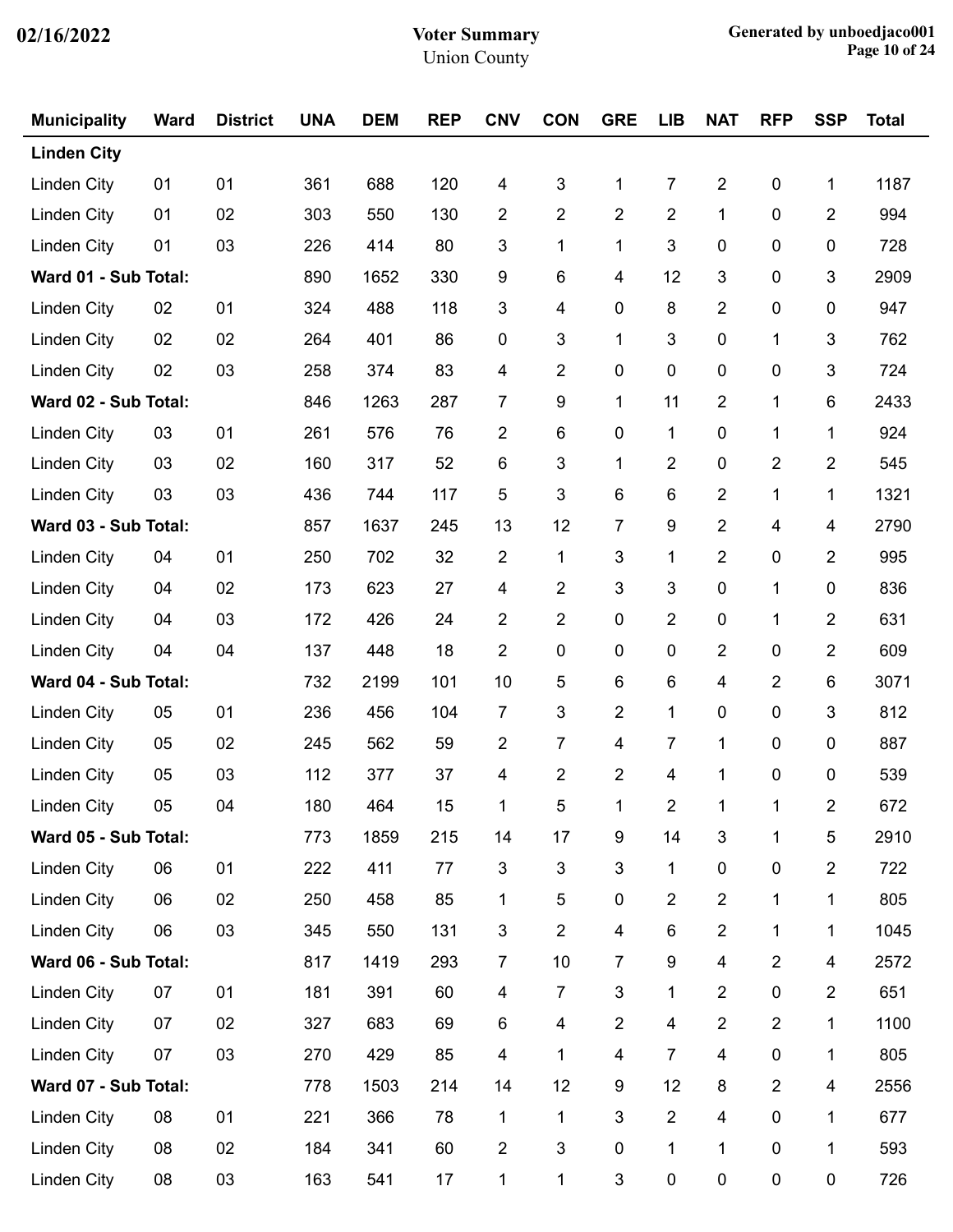| 02/16/2022 |  |
|------------|--|
|------------|--|

| <b>Municipality</b>           | <b>Ward</b> | <b>District</b> | <b>UNA</b> | <b>DEM</b> | <b>REP</b> | <b>CNV</b>     | <b>CON</b>     | <b>GRE</b>     | <b>LIB</b>     | <b>NAT</b>     | <b>RFP</b>     | <b>SSP</b>     | Total |
|-------------------------------|-------------|-----------------|------------|------------|------------|----------------|----------------|----------------|----------------|----------------|----------------|----------------|-------|
| Linden City                   | 08          | 04              | 235        | 444        | 45         | $\overline{2}$ | 0              | 5              | $\overline{2}$ | $\pmb{0}$      | 1              | $\overline{7}$ | 741   |
| Ward 08 - Sub Total:          |             |                 | 803        | 1692       | 200        | 6              | 5              | 11             | 5              | 5              | 1              | 9              | 2737  |
| Linden City                   | 09          | 01              | 224        | 399        | 149        | $\mathbf 0$    | $\overline{c}$ | $\pmb{0}$      | 1              | 3              | $\mathbf 0$    | 1              | 779   |
| Linden City                   | 09          | 02              | 200        | 318        | 110        | 0              | 3              | 0              | $\overline{2}$ | $\mathbf 0$    | $\overline{2}$ | 1              | 636   |
| Linden City                   | 09          | 03              | 115        | 270        | 91         | $\mathbf 0$    | 3              | 0              | 3              | $\pmb{0}$      | $\pmb{0}$      | 0              | 482   |
| Linden City                   | 09          | 04              | 158        | 311        | 98         | $\overline{2}$ | 1              | 1              | $\overline{2}$ | $\mathbf 0$    | $\mathbf 0$    | $\mathbf{1}$   | 574   |
| Linden City                   | 09          | 05              | 129        | 179        | 66         | $\mathbf 0$    | 0              | 1              | $\overline{2}$ | $\mathbf 0$    | 0              | 0              | 377   |
| Ward 09 - Sub Total:          |             |                 | 826        | 1477       | 514        | $\overline{2}$ | 9              | $\overline{2}$ | 10             | 3              | 2              | 3              | 2848  |
| Linden City                   | 10          | 01              | 236        | 390        | 97         | $\mathbf 0$    | 1              | 0              | $\overline{2}$ | $\pmb{0}$      | $\mathbf 0$    | 1              | 727   |
| Linden City                   | 10          | 02              | 109        | 244        | 69         | $\mathbf 0$    | 0              | 0              | 0              | $\mathbf 0$    | $\mathbf 0$    | $\overline{2}$ | 424   |
| Linden City                   | 10          | 03              | 327        | 535        | 136        | $\overline{2}$ | 1              | 5              | 1              | 1              | $\mathbf 0$    | $\overline{2}$ | 1010  |
| Linden City                   | 10          | 04              | 242        | 378        | 147        | 1              | $\overline{2}$ | $\overline{2}$ | 3              | 1              | $\mathbf 0$    | 0              | 776   |
| Ward 10 - Sub Total:          |             |                 | 914        | 1547       | 449        | 3              | 4              | $\overline{7}$ | 6              | $\overline{2}$ | $\mathbf 0$    | 5              | 2937  |
| <b>Total for Linden City:</b> |             |                 | 8236       | 16248      | 2848       | 85             | 89             | 63             | 94             | 36             | 15             | 49             | 27763 |

| <b>Municipality</b>                    | Ward | <b>District</b> | <b>UNA</b> | <b>DEM</b> | <b>REP</b> | <b>CNV</b>     | <b>CON</b> | <b>GRE</b> | <b>LIB</b> | <b>NAT</b>  | <b>RFP</b> | <b>SSP</b> | Total |
|----------------------------------------|------|-----------------|------------|------------|------------|----------------|------------|------------|------------|-------------|------------|------------|-------|
| <b>Mountainside Borough</b>            |      |                 |            |            |            |                |            |            |            |             |            |            |       |
| Mountainside Borough                   | 00   | 01              | 271        | 224        | 241        | 2              | 0          | 1          | 0          | $\mathbf 0$ | 1          | 0          | 740   |
| Mountainside Borough                   | 00   | 02              | 201        | 157        | 186        | 1              | 1          | 0          | 1          | 0           | 0          | 0          | 547   |
| Mountainside Borough                   | 00   | 03              | 239        | 204        | 199        | 0              | 0          | 0          | 1          | 0           | 0          | 0          | 643   |
| Mountainside Borough                   | 00   | 04              | 185        | 175        | 194        | $\overline{2}$ | 0          | 0          | 1          | 0           | 0          | 0          | 557   |
| Mountainside Borough                   | 00   | 05              | 302        | 220        | 229        | 1              | 0          | 1          | 1          | 0           | 0          | 0          | 754   |
| Mountainside Borough                   | 00   | 06              | 219        | 198        | 182        | 0              | 3          | 0          | 0          | 0           | 0          | 0          | 602   |
| Mountainside Borough                   | 00   | 07              | 288        | 238        | 257        | 3              | 0          | 0          | 3          | $\mathbf 0$ | 0          | 0          | 789   |
| Mountainside Borough                   | 00   | 08              | 203        | 176        | 187        | 0              | 1          | 1          | 1          | 0           | 0          | 0          | 569   |
| Mountainside Borough                   | 00   | 09              | 266        | 175        | 212        | 0              | 0          | 1          | 0          | 0           | 0          | 1          | 655   |
| Ward 00 - Sub Total:                   |      |                 | 2174       | 1767       | 1887       | 9              | 5          | 4          | 8          | 0           | 1          | 1          | 5856  |
| <b>Total for Mountainside Borough:</b> |      |                 | 2174       | 1767       | 1887       | 9              | 5          | 4          | 8          | 0           | 1          | 1          | 5856  |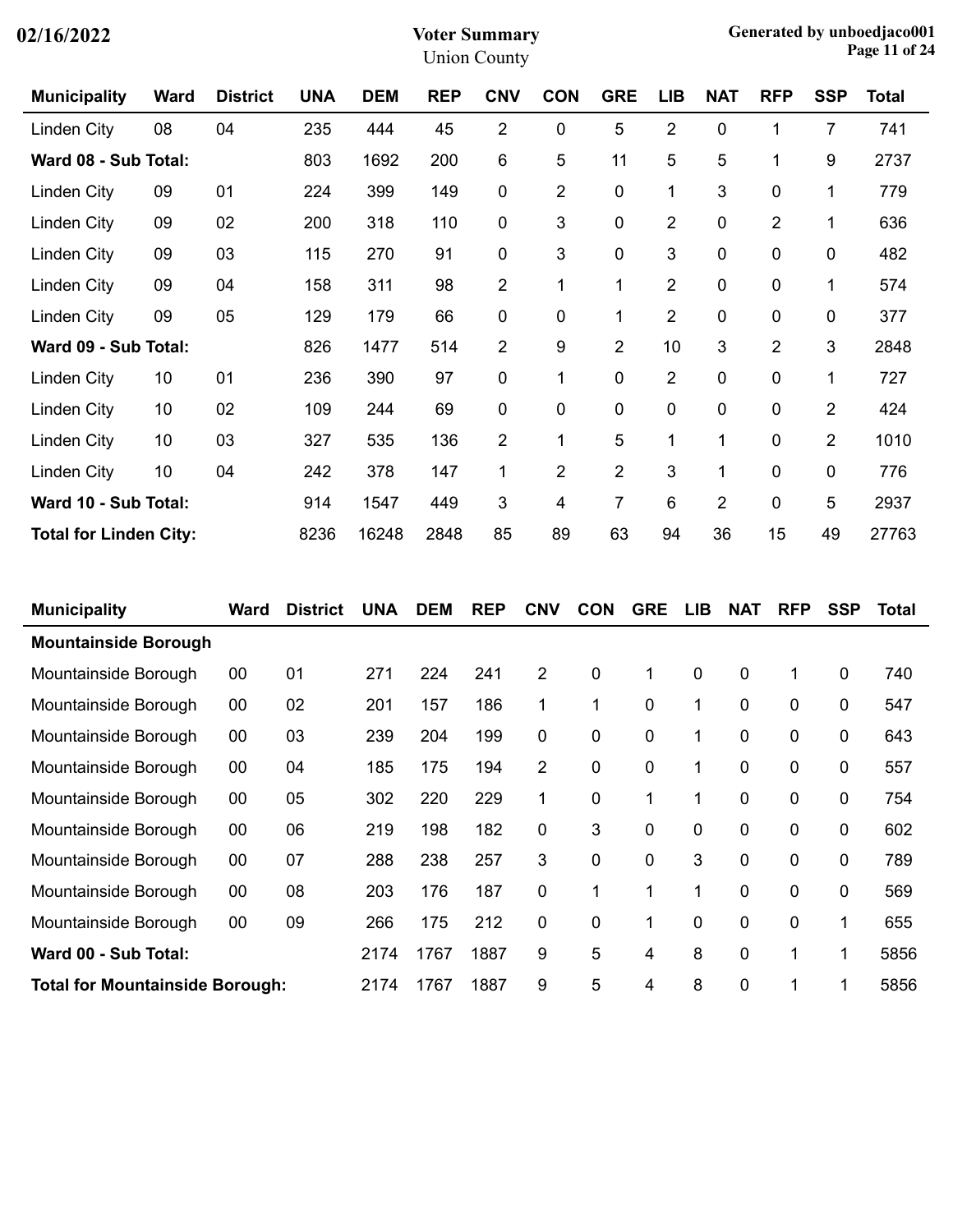| <b>Municipality</b>                      | <b>Ward</b> | <b>District</b> | <b>UNA</b> | <b>DEM</b> | <b>REP</b> | <b>CNV</b>     | <b>CON</b>     | <b>GRE</b>     | <b>LIB</b>     | <b>NAT</b>       | <b>RFP</b>       | <b>SSP</b>     | <b>Total</b> |
|------------------------------------------|-------------|-----------------|------------|------------|------------|----------------|----------------|----------------|----------------|------------------|------------------|----------------|--------------|
| <b>New Providence</b><br><b>Borough</b>  |             |                 |            |            |            |                |                |                |                |                  |                  |                |              |
| <b>New Providence</b><br>Borough         | 00          | 01              | 280        | 212        | 181        | $\overline{2}$ | $\overline{2}$ | $\mathbf 0$    | 1              | $\pmb{0}$        | $\mathbf 0$      | 1              | 679          |
| <b>New Providence</b><br>Borough         | 00          | 02              | 434        | 315        | 360        | 3              | 1              | 1              | 1              | 1                | $\mathbf 0$      | 0              | 1116         |
| <b>New Providence</b><br>Borough         | 00          | 03              | 311        | 248        | 233        | 1              | 1              | 1              | $\overline{2}$ | $\mathbf 0$      | $\mathbf 0$      | 0              | 797          |
| <b>New Providence</b><br>Borough         | 00          | 04              | 336        | 338        | 234        | $\overline{2}$ | 0              | 1              | $\overline{2}$ | $\mathbf 0$      | $\mathbf 0$      | 0              | 913          |
| <b>New Providence</b><br>Borough         | 00          | 05              | 380        | 292        | 305        | $\overline{2}$ | 0              | $\mathbf 0$    | 5              | $\mathbf 0$      | 0                | 0              | 984          |
| <b>New Providence</b><br>Borough         | 00          | 06              | 219        | 188        | 144        | 1              | 3              | $\overline{2}$ | 4              | 1                | $\boldsymbol{0}$ | 0              | 562          |
| <b>New Providence</b><br>Borough         | 00          | 07              | 263        | 241        | 240        | 1              | $\mathbf{1}$   | $\mathbf 0$    | $\overline{2}$ | $\mathbf 0$      | $\mathbf 0$      | $\mathbf 0$    | 748          |
| <b>New Providence</b><br>Borough         | 00          | 08              | 347        | 297        | 276        | 3              | 1              | 1              | 5              | $\overline{2}$   | 0                | 0              | 932          |
| <b>New Providence</b><br>Borough         | 00          | 09              | 519        | 440        | 395        | 1              | 1              | $\overline{2}$ | 3              | 1                | 0                | 0              | 1362         |
| <b>New Providence</b><br>Borough         | 00          | 10              | 373        | 277        | 217        | $\overline{2}$ | 1              | $\overline{2}$ | 1              | $\boldsymbol{0}$ | $\boldsymbol{0}$ | 1              | 874          |
| <b>New Providence</b><br>Borough         | 00          | 11              | 385        | 237        | 272        | 0              | 0              | $\mathbf 0$    | $\mathbf 0$    | $\pmb{0}$        | $\boldsymbol{0}$ | 0              | 894          |
| Ward 00 - Sub Total:                     |             |                 | 3847       | 3085       | 2857       | 18             | 11             | 10             | 26             | 5                | $\mathbf 0$      | $\overline{2}$ | 9861         |
| <b>Total for New Providence Borough:</b> |             |                 | 3847       | 3085       | 2857       | 18             | 11             | 10             | 26             | 5                | 0                | $\overline{2}$ | 9861         |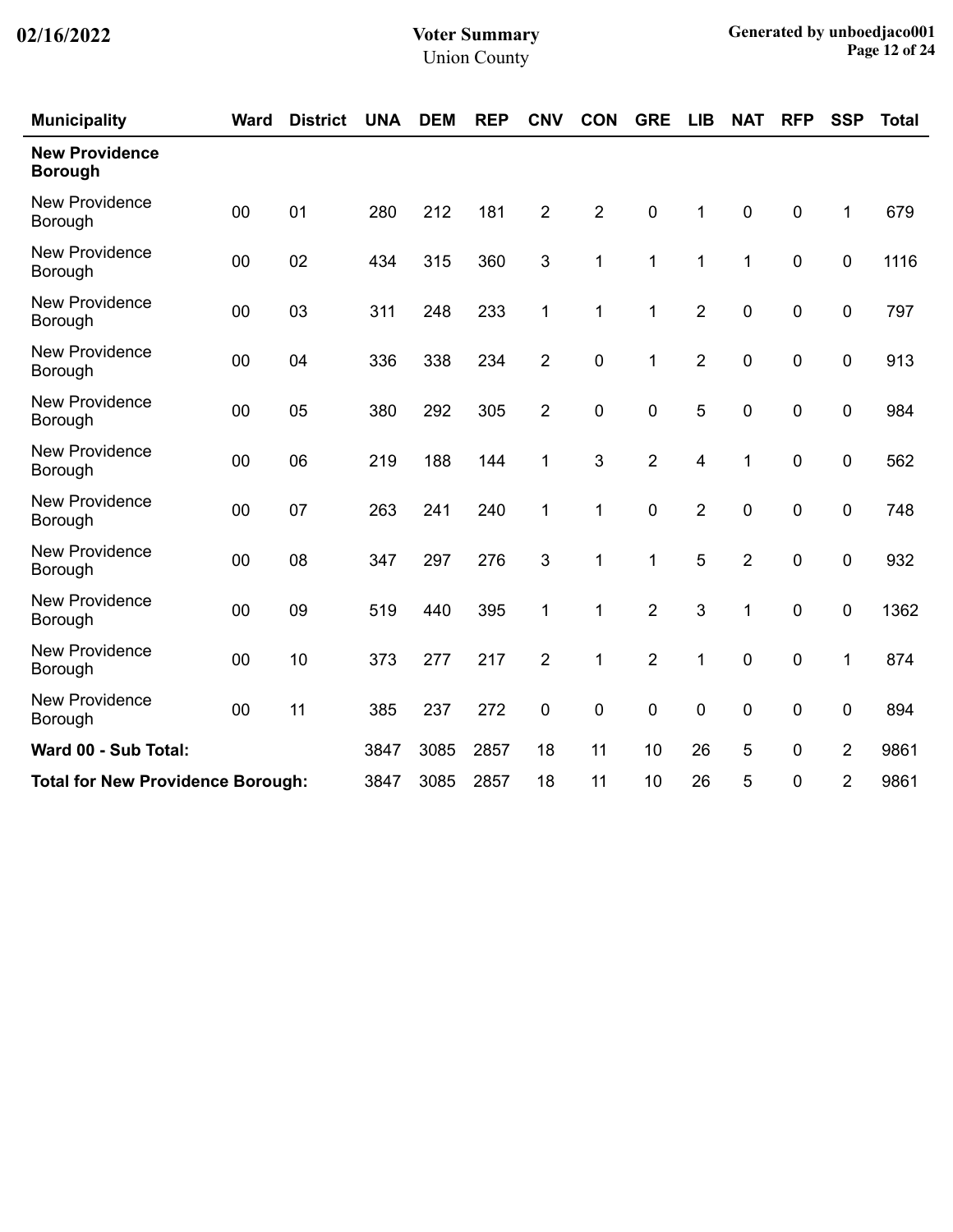| <b>Municipality</b>    | <b>Ward</b> | <b>District</b> | <b>UNA</b> | <b>DEM</b> | <b>REP</b> | <b>CNV</b>     | <b>CON</b>              | <b>GRE</b>              | <b>LIB</b>              | <b>NAT</b>              | <b>RFP</b>     | <b>SSP</b>     | <b>Total</b> |
|------------------------|-------------|-----------------|------------|------------|------------|----------------|-------------------------|-------------------------|-------------------------|-------------------------|----------------|----------------|--------------|
| <b>Plainfield City</b> |             |                 |            |            |            |                |                         |                         |                         |                         |                |                |              |
| <b>Plainfield City</b> | 01          | 01              | 185        | 537        | 24         | 1              | 3                       | $\boldsymbol{2}$        | 3                       | 4                       | $\pmb{0}$      | $\pmb{0}$      | 759          |
| <b>Plainfield City</b> | 01          | 02              | 375        | 782        | 53         | 5              | 4                       | 6                       | 3                       | $\overline{2}$          | 0              | $\pmb{0}$      | 1230         |
| <b>Plainfield City</b> | 01          | 03              | 149        | 363        | 22         | 2              | $\overline{2}$          | 3                       | $\overline{2}$          | $\overline{\mathbf{4}}$ | 0              | 1              | 548          |
| <b>Plainfield City</b> | 01          | 04              | 187        | 350        | 22         | 3              | 3                       | $\overline{2}$          | 1                       | 0                       | 0              | 3              | 571          |
| <b>Plainfield City</b> | 01          | 05              | 149        | 283        | 32         | 3              | 3                       | 7                       | 0                       | 1                       | 1              | $\overline{2}$ | 481          |
| <b>Plainfield City</b> | 01          | 06              | 205        | 532        | 30         | 5              | 4                       | 0                       | 3                       | 0                       | 0              | 1              | 780          |
| <b>Plainfield City</b> | 01          | 07              | 217        | 523        | 25         | 5              | $\overline{\mathbf{4}}$ | 1                       | 1                       | 0                       | 2              | $\overline{2}$ | 780          |
| <b>Plainfield City</b> | 01          | 08              | 161        | 538        | 25         | 3              | 4                       | 0                       | 0                       | 0                       | 1              | 1              | 733          |
| Ward 01 - Sub Total:   |             |                 | 1628       | 3908       | 233        | 27             | 27                      | 21                      | 13                      | 11                      | 4              | 10             | 5882         |
| <b>Plainfield City</b> | 02          | 01              | 265        | 459        | 48         | 7              | 5                       | $\overline{\mathbf{4}}$ | $\,6$                   | 3                       | 0              | 1              | 798          |
| <b>Plainfield City</b> | 02          | 02              | 125        | 373        | 37         | 1              | 1                       | 1                       | 1                       | 0                       | 0              | $\pmb{0}$      | 539          |
| <b>Plainfield City</b> | 02          | 03              | 138        | 450        | 49         | $\mathbf 0$    | 1                       | 3                       | 3                       | 0                       | 1              | $\overline{2}$ | 647          |
| <b>Plainfield City</b> | 02          | 04              | 206        | 478        | 35         | 0              | 5                       | 3                       | 4                       | 1                       | 0              | 4              | 736          |
| <b>Plainfield City</b> | 02          | 05              | 137        | 411        | 35         | 0              | 1                       | 1                       | $\overline{c}$          | 0                       | 0              | $\overline{2}$ | 589          |
| <b>Plainfield City</b> | 02          | 06              | 148        | 432        | 78         | $\pmb{0}$      | $\overline{2}$          | 0                       | 1                       | 1                       | 1              | 1              | 664          |
| <b>Plainfield City</b> | 02          | 07              | 147        | 518        | 32         | 1              | 1                       | $\overline{2}$          | 3                       | 0                       | 0              | 0              | 704          |
| <b>Plainfield City</b> | 02          | 08              | 132        | 352        | 44         | 2              | $\overline{2}$          | 0                       | 1                       | 1                       | 0              | 1              | 535          |
| <b>Plainfield City</b> | 02          | 09              | 143        | 392        | 88         | 4              | 0                       | 0                       | $\overline{c}$          | 0                       | $\overline{2}$ | 1              | 632          |
| <b>Plainfield City</b> | 02          | 10              | 114        | 348        | 51         | 1              | $\pmb{0}$               | 1                       | 3                       | 0                       | 0              | 0              | 518          |
| <b>Plainfield City</b> | 02          | 11              | 300        | 764        | 84         | 1              | 3                       | 4                       | 3                       | 1                       | 3              | $\overline{2}$ | 1165         |
| Ward 02 - Sub Total:   |             |                 | 1855       | 4977       | 581        | 17             | 21                      | 19                      | 29                      | $\overline{7}$          | 7 <sup>1</sup> | 14             | 7527         |
| <b>Plainfield City</b> | 03          | 01              | 177        | 330        | 31         | 1              | $\pmb{0}$               | 1                       | $\overline{2}$          | $\pmb{0}$               | $\pmb{0}$      | 1              | 543          |
| <b>Plainfield City</b> | 03          | 02              | 180        | 416        | 39         | $\pmb{0}$      | $\overline{2}$          | $\pmb{0}$               | 4                       | $\mathbf{1}$            | 0              | $\overline{2}$ | 644          |
| <b>Plainfield City</b> | 03          | 03              | 153        | 486        | 34         | $\overline{2}$ | $\overline{2}$          | $\pmb{0}$               | $\pmb{0}$               | 1                       | 1              | 1              | 680          |
| <b>Plainfield City</b> | 03          | 04              | 249        | 687        | 43         | $\overline{c}$ | 4                       | 3                       | $\overline{\mathbf{4}}$ | $\overline{2}$          | 0              | $\overline{2}$ | 996          |
| <b>Plainfield City</b> | 03          | 05              | 99         | 447        | 18         | $\pmb{0}$      | 0                       | $\overline{2}$          | $\pmb{0}$               | 0                       | 0              | $\pmb{0}$      | 566          |
| <b>Plainfield City</b> | 03          | 06              | 131        | 510        | 31         | $\pmb{0}$      | 4                       | $\overline{2}$          | 3                       | $\pmb{0}$               | 0              | $\overline{c}$ | 683          |
| <b>Plainfield City</b> | 03          | 07              | 129        | 454        | 20         | 0              | $\overline{2}$          | $\pmb{0}$               | $\pmb{0}$               | $\pmb{0}$               | $\pmb{0}$      | $\pmb{0}$      | 605          |
| <b>Plainfield City</b> | 03          | 08              | 142        | 386        | 28         | 5              | $\overline{2}$          | 3                       | $\pmb{0}$               | $\mathbf{1}$            | $\pmb{0}$      | 1              | 568          |
| <b>Plainfield City</b> | 03          | 09              | 183        | 553        | 44         | $\mathfrak{S}$ | 1                       | 3                       | $\pmb{0}$               | $\overline{2}$          | $\pmb{0}$      | $\pmb{0}$      | 789          |
| <b>Plainfield City</b> | 03          | $10$            | 276        | 520        | 50         | 4              | 10                      | 1                       | $\overline{\mathbf{4}}$ | $\overline{\mathbf{4}}$ | $\pmb{0}$      | $\overline{2}$ | 871          |
| Ward 03 - Sub Total:   |             |                 | 1719       | 4789       | 338        | 17             | 27                      | 15                      | 17                      | 11                      | $\mathbf{1}$   | 11             | 6945         |
| <b>Plainfield City</b> | 04          | 01              | 441        | 883        | 48         | $\overline{7}$ | 9                       | $\,6$                   | $\boldsymbol{9}$        | 5                       | $\overline{c}$ | $\overline{c}$ | 1412         |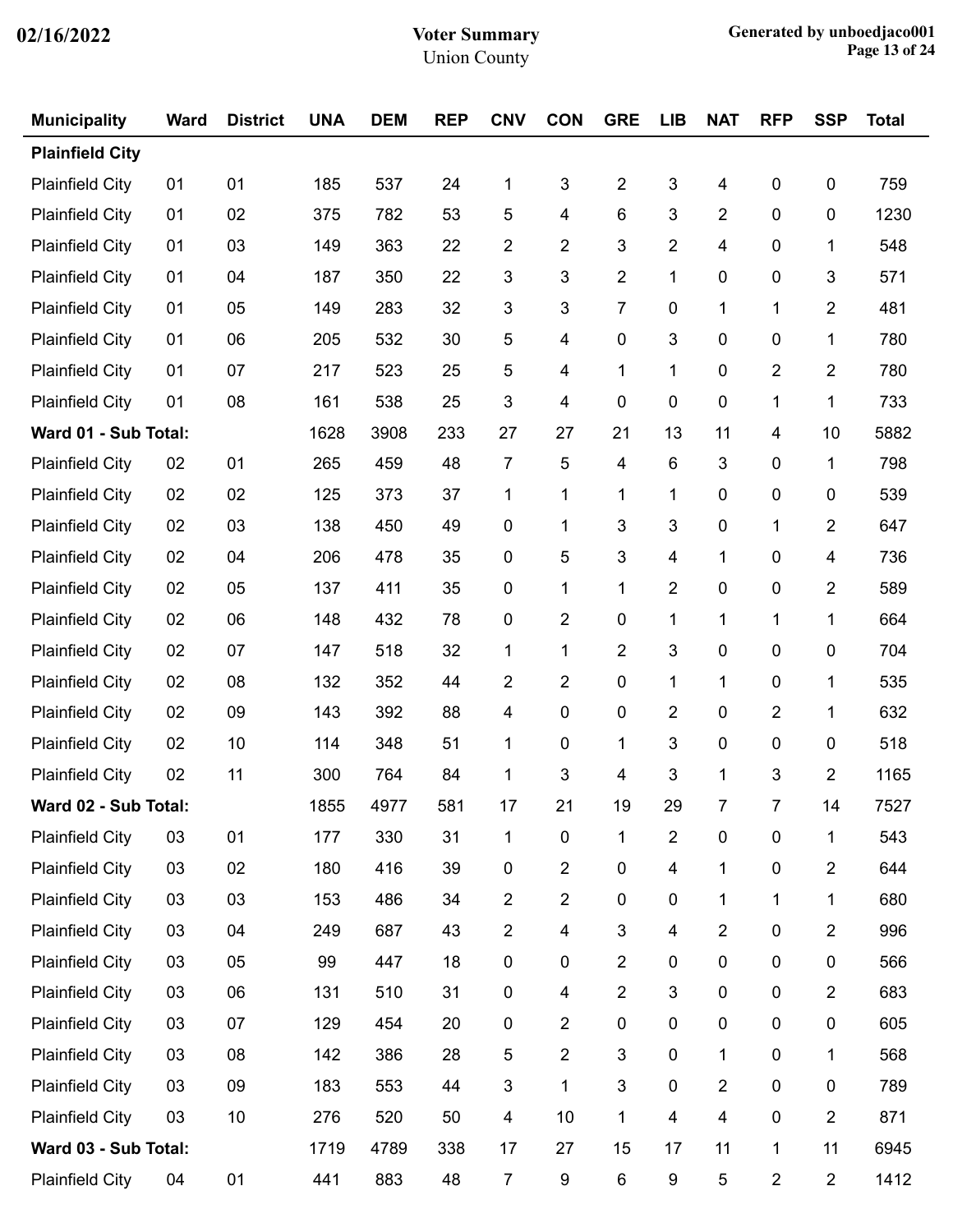| 02/16/2022                        |             |                 |            |            | <b>Voter Summary</b><br><b>Union County</b> |            |                |            |             |            |             |             | Generated by unboedjaco001<br>Page 14 of 24 |
|-----------------------------------|-------------|-----------------|------------|------------|---------------------------------------------|------------|----------------|------------|-------------|------------|-------------|-------------|---------------------------------------------|
| <b>Municipality</b>               | <b>Ward</b> | <b>District</b> | <b>UNA</b> | <b>DEM</b> | <b>REP</b>                                  | <b>CNV</b> | <b>CON</b>     | <b>GRE</b> | <b>LIB</b>  | <b>NAT</b> | <b>RFP</b>  | <b>SSP</b>  | Total                                       |
| <b>Plainfield City</b>            | 04          | 02              | 342        | 873        | 56                                          |            | 2              | 4          |             |            | $\mathbf 0$ | 3           | 1289                                        |
| <b>Plainfield City</b>            | 04          | 03              | 290        | 627        | 41                                          | 4          | 2              | 0          | 2           | 5          | $\mathbf 0$ | 4           | 975                                         |
| <b>Plainfield City</b>            | 04          | 04              | 189        | 454        | 24                                          | 2          | 6              | 3          |             | 0          | $\mathbf 0$ | $\mathbf 0$ | 679                                         |
| <b>Plainfield City</b>            | 04          | 05              | 158        | 373        | 20                                          |            | $\overline{2}$ | 0          | $\mathbf 0$ | 0          | 2           | 1           | 557                                         |
| Ward 04 - Sub Total:              |             |                 | 1420       | 3210       | 189                                         | 15         | 21             | 13         | 13          | 17         | 4           | 10          | 4912                                        |
| <b>Total for Plainfield City:</b> |             |                 | 6622       | 16884      | 1341                                        | 76         | 96             | 68         | 72          | 46         | 16          | 45          | 25266                                       |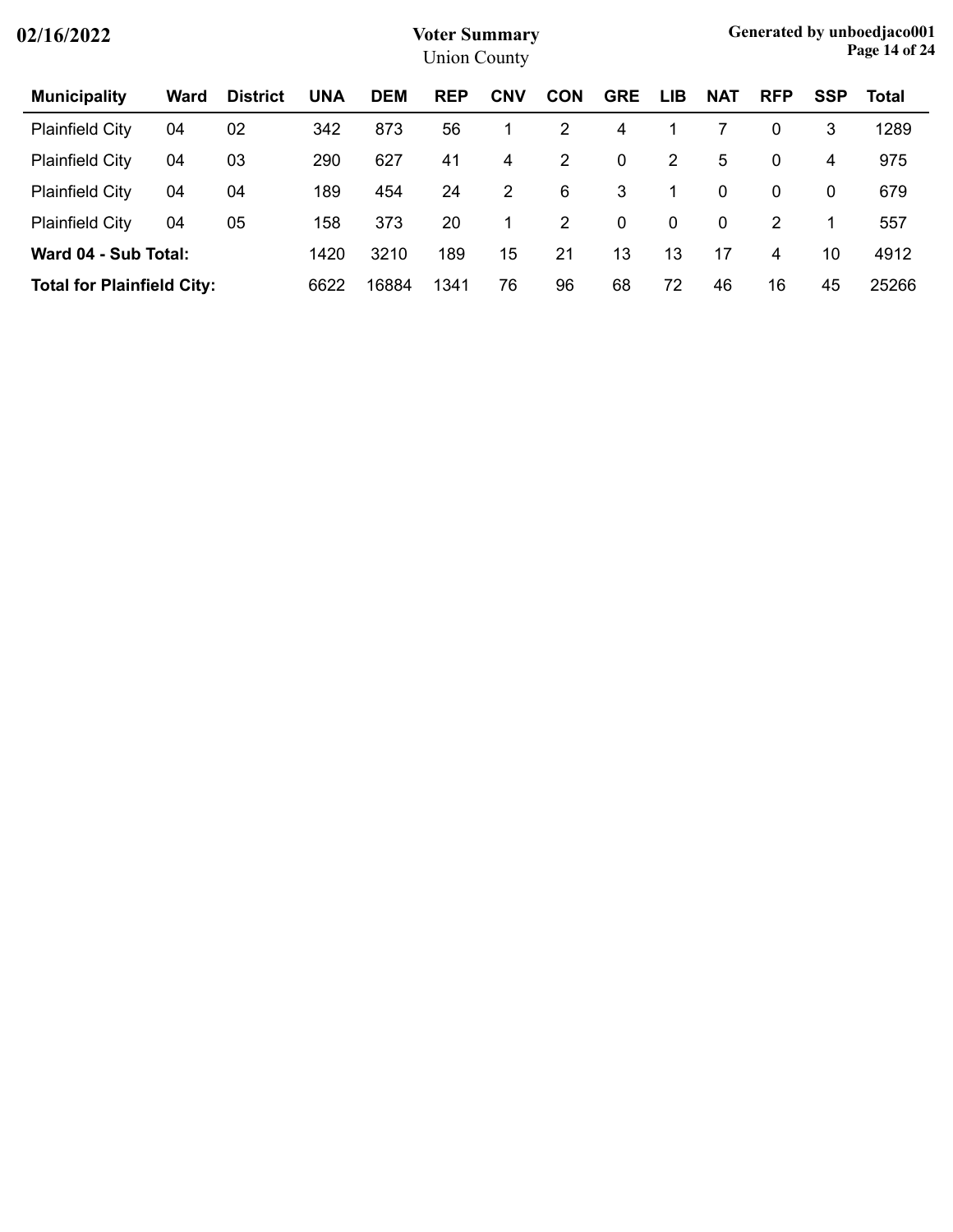| <b>Municipality</b>           | <b>Ward</b> | <b>District</b> | <b>UNA</b> | <b>DEM</b> | <b>REP</b> | <b>CNV</b>      | <b>CON</b>              | <b>GRE</b>              | <b>LIB</b>              | <b>NAT</b>     | <b>RFP</b>     | <b>SSP</b>     | <b>Total</b> |
|-------------------------------|-------------|-----------------|------------|------------|------------|-----------------|-------------------------|-------------------------|-------------------------|----------------|----------------|----------------|--------------|
| <b>Rahway City</b>            |             |                 |            |            |            |                 |                         |                         |                         |                |                |                |              |
| <b>Rahway City</b>            | 01          | 01              | 226        | 417        | 60         | 5               | $\pmb{0}$               | 1                       | $\overline{\mathbf{c}}$ | 1              | $\pmb{0}$      | 1              | 713          |
| <b>Rahway City</b>            | 01          | 02              | 278        | 490        | 44         | $\overline{2}$  | 3                       | $\pmb{0}$               | 3                       | $\mathbf{1}$   | 1              | 1              | 823          |
| <b>Rahway City</b>            | 01          | 03              | 248        | 489        | 54         | 5               | $\overline{2}$          | 1                       | 1                       | 0              | 1              | 1              | 802          |
| <b>Rahway City</b>            | 01          | 04              | 297        | 472        | 99         | 1               | 4                       | $\overline{2}$          | $\overline{2}$          | 1              | 0              | 1              | 879          |
| Ward 01 - Sub Total:          |             |                 | 1049       | 1868       | 257        | 13              | 9                       | 4                       | 8                       | 3              | 2              | 4              | 3217         |
| <b>Rahway City</b>            | 02          | 01              | 331        | 559        | 120        | $\overline{2}$  | $\overline{\mathbf{c}}$ | 4                       | 4                       | 0              | 0              | 0              | 1022         |
| <b>Rahway City</b>            | 02          | 02              | 280        | 440        | 98         | 3               | 3                       | $\overline{2}$          | 1                       | 0              | 0              | 2              | 829          |
| <b>Rahway City</b>            | 02          | 03              | 297        | 455        | 119        | 4               | 5                       | $\overline{\mathbf{4}}$ | 3                       | $\mathbf{1}$   | 1              | 0              | 889          |
| <b>Rahway City</b>            | 02          | 04              | 136        | 237        | 92         | 2               | 4                       | 1                       | 4                       | 1              | 1              | 2              | 480          |
| Ward 02 - Sub Total:          |             |                 | 1044       | 1691       | 429        | 11              | 14                      | 11                      | 12                      | $\overline{2}$ | 2              | 4              | 3220         |
| <b>Rahway City</b>            | 03          | 01              | 324        | 433        | 110        | 3               | 1                       | $\overline{2}$          | 3                       | $\mathbf{1}$   | 1              | 0              | 878          |
| <b>Rahway City</b>            | 03          | 02              | 252        | 326        | 136        | 4               | 0                       | $\overline{2}$          | $\overline{2}$          | 0              | 0              | 0              | 722          |
| <b>Rahway City</b>            | 03          | 03              | 289        | 348        | 108        | 0               | 3                       | 0                       | 3                       | 1              | 1              | 1              | 754          |
| <b>Rahway City</b>            | 03          | 04              | 329        | 347        | 142        | 3               | 4                       | $\overline{2}$          | $\overline{7}$          | 0              | 0              | 1              | 835          |
| <b>Rahway City</b>            | 03          | 05              | 105        | 279        | 16         | 1               | 3                       | 0                       | $\overline{2}$          | 0              | 0              | 2              | 408          |
| Ward 03 - Sub Total:          |             |                 | 1299       | 1733       | 512        | 11              | 11                      | 6                       | 17                      | 2              | 2              | 4              | 3597         |
| <b>Rahway City</b>            | 04          | 01              | 428        | 1054       | 64         | 6               | 8                       | 5                       | 8                       | 3              | 1              | 2              | 1579         |
| <b>Rahway City</b>            | 04          | 02              | 421        | 831        | 100        | 8               | 6                       | 6                       | 5                       | $\overline{2}$ | 1              | 1              | 1381         |
| <b>Rahway City</b>            | 04          | 03              | 212        | 452        | 34         | $\overline{c}$  | 1                       | $\mathfrak{B}$          | 3                       | 0              | 0              | 1              | 708          |
| Ward 04 - Sub Total:          |             |                 | 1061       | 2337       | 198        | 16              | 15                      | 14                      | 16                      | 5              | 2              | 4              | 3668         |
| Rahway City                   | 05          | 01              | 357        | 609        | 92         | $5\phantom{.0}$ | $\mathbf{3}$            | 3                       | $\overline{2}$          | $\overline{2}$ | $\mathbf{1}$   | $\mathbf{3}$   | 1077         |
| <b>Rahway City</b>            | 05          | 02              | 284        | 480        | 71         | $\overline{2}$  | $\mathfrak{S}$          | 1                       | 3                       | 3              | 1              | $\overline{c}$ | 850          |
| <b>Rahway City</b>            | 05          | 03              | 184        | 228        | 90         | $\pmb{0}$       | $\overline{2}$          | 1                       | $\overline{2}$          | $\pmb{0}$      | $\pmb{0}$      | $\pmb{0}$      | 507          |
| <b>Rahway City</b>            | 05          | 04              | 260        | 367        | 96         | $\overline{2}$  | 3                       | $\overline{2}$          | 3                       | 0              | $\pmb{0}$      | 0              | 733          |
| Ward 05 - Sub Total:          |             |                 | 1085       | 1684       | 349        | 9               | 11                      | $\overline{7}$          | 10                      | 5              | $\overline{2}$ | 5              | 3167         |
| <b>Rahway City</b>            | 06          | 01              | 322        | 483        | 113        | $\overline{2}$  | 3                       | 5                       | 0                       | $\mathbf{1}$   | $\pmb{0}$      | $\pmb{0}$      | 929          |
| Rahway City                   | 06          | 02              | 255        | 311        | 118        | $\overline{2}$  | $\overline{2}$          | $\mathfrak{B}$          | 1                       | 1              | $\pmb{0}$      | 0              | 693          |
| <b>Rahway City</b>            | 06          | 03              | 410        | 462        | 177        | $\overline{2}$  | $\mathfrak{S}$          | $\overline{2}$          | 1                       | $\overline{2}$ | $\pmb{0}$      | $\pmb{0}$      | 1059         |
| <b>Rahway City</b>            | 06          | 04              | 311        | 369        | 154        | $\overline{2}$  | $\overline{c}$          | 1                       | 3                       | 0              | $\pmb{0}$      | $\overline{2}$ | 844          |
| Ward 06 - Sub Total:          |             |                 | 1298       | 1625       | 562        | 8               | 10                      | 11                      | 5                       | 4              | $\pmb{0}$      | 2              | 3525         |
| <b>Total for Rahway City:</b> |             |                 | 6836       | 10938      | 2307       | 68              | 70                      | 53                      | 68                      | 21             | $10$           | 23             | 20394        |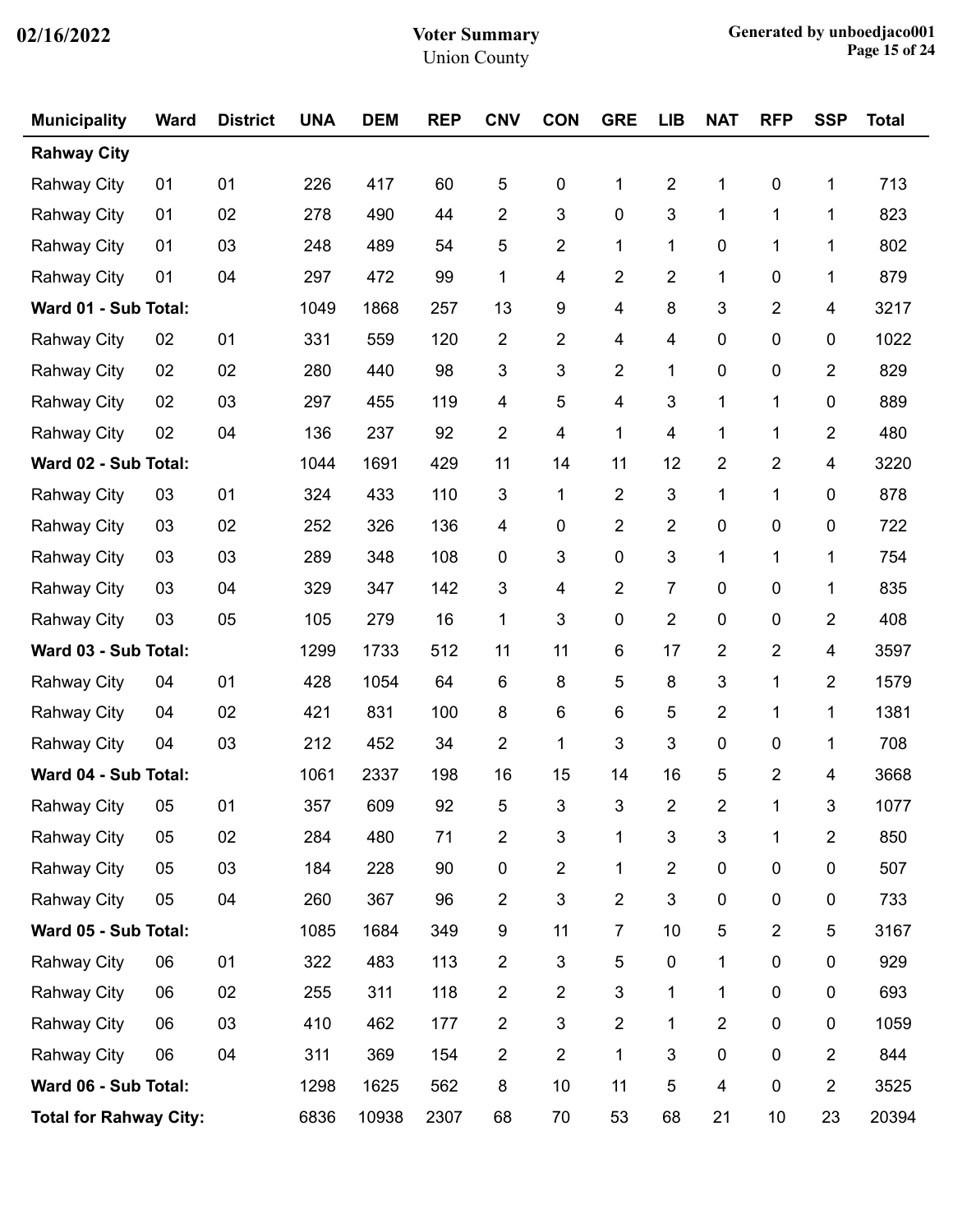| <b>Municipality</b>               | <b>Ward</b> | <b>District</b> | <b>UNA</b> | <b>DEM</b> | <b>REP</b> | <b>CNV</b>     | <b>CON</b>     | <b>GRE</b>     | <b>LIB</b>     | <b>NAT</b>     | <b>RFP</b>  | <b>SSP</b>       | <b>Total</b> |
|-----------------------------------|-------------|-----------------|------------|------------|------------|----------------|----------------|----------------|----------------|----------------|-------------|------------------|--------------|
| <b>Roselle Borough</b>            |             |                 |            |            |            |                |                |                |                |                |             |                  |              |
| Roselle Borough                   | 01          | 01              | 254        | 401        | 47         | 3              | 4              | 1              | $\overline{2}$ | 3              | 2           | $\pmb{0}$        | 717          |
| Roselle Borough                   | 01          | 02              | 229        | 475        | 49         | 3              | 1              | $\overline{2}$ | 0              | $\overline{2}$ | 0           | 0                | 761          |
| Roselle Borough                   | 01          | 03              | 104        | 293        | 29         | 1              | 1              | 0              | 0              | $\overline{2}$ | 0           | 0                | 430          |
| Roselle Borough                   | 01          | 04              | 265        | 577        | 54         | 3              | $\overline{2}$ | 1              | $\overline{2}$ | 1              | 2           | 1                | 908          |
| Ward 01 - Sub Total:              |             |                 | 852        | 1746       | 179        | 10             | 8              | 4              | 4              | 8              | 4           | 1                | 2816         |
| Roselle Borough                   | 02          | 01              | 211        | 392        | 39         | 2              | 5              | 1              | 0              | 1              | 0           | 0                | 651          |
| Roselle Borough                   | 02          | 02              | 141        | 480        | 41         | 2              | 0              | $\mathbf 0$    | 3              | 1              | 0           | 1                | 669          |
| Roselle Borough                   | 02          | 03              | 224        | 585        | 35         | 1              | 6              | 1              | $\overline{2}$ | 6              | 1           | 0                | 861          |
| Roselle Borough                   | 02          | 04              | 192        | 478        | 31         | 1              | 5              | $\overline{2}$ | 0              | 0              | 1           | $\overline{2}$   | 712          |
| Ward 02 - Sub Total:              |             |                 | 768        | 1935       | 146        | 6              | 16             | 4              | 5              | 8              | 2           | 3                | 2893         |
| Roselle Borough                   | 03          | 01              | 144        | 317        | 46         | 3              | 0              | $\pmb{0}$      | 1              | 4              | 1           | 0                | 516          |
| Roselle Borough                   | 03          | 02              | 167        | 473        | 32         | 1              | $\overline{2}$ | 1              | 1              | 5              | 0           | $\overline{2}$   | 684          |
| Roselle Borough                   | 03          | 03              | 191        | 404        | 30         | 1              | 1              | $\mathbf 0$    | 5              | 1              | 0           | 1                | 634          |
| Roselle Borough                   | 03          | 04              | 243        | 592        | 33         | $\overline{c}$ | 1              | 1              | 1              | 0              | 0           | 1                | 874          |
| Ward 03 - Sub Total:              |             |                 | 745        | 1786       | 141        | $\overline{7}$ | 4              | $\overline{2}$ | 8              | 10             | 1           | 4                | 2708         |
| Roselle Borough                   | 04          | 01              | 313        | 773        | 73         | $\overline{c}$ | 3              | 1              | 3              | $\overline{2}$ | 0           | 1                | 1171         |
| Roselle Borough                   | 04          | 02              | 298        | 597        | 83         | $\pmb{0}$      | 5              | $\overline{2}$ | 3              | 3              | 2           | 0                | 993          |
| Roselle Borough                   | 04          | 03              | 204        | 479        | 40         | 2              | 2              | 1              | 3              | 0              | 2           | $\overline{2}$   | 735          |
| Ward 04 - Sub Total:              |             |                 | 815        | 1849       | 196        | 4              | 10             | 4              | 9              | 5              | 4           | 3                | 2899         |
| Roselle Borough                   | 05          | 01              | 258        | 647        | 72         | 1              | 0              | 0              | 1              | 1              | 1           | 1                | 982          |
| Roselle Borough                   | 05          | 02              | 261        | 641        | 58         | $\overline{2}$ | 3              | 6              | 3              | $\pmb{0}$      | $\mathbf 0$ | $\sqrt{3}$       | 977          |
| Roselle Borough                   | 05          | 03              | 314        | 627        | 90         | $\overline{c}$ | $\,6$          | 3              | 4              | $\mathbf{1}$   | $\pmb{0}$   | 4                | 1051         |
| Roselle Borough                   | 05          | 04              | 175        | 493        | 41         | 1              | $\mathbf{3}$   | $\mathfrak{S}$ | $\overline{2}$ | $\overline{2}$ | $\pmb{0}$   | 1                | 721          |
| Ward 05 - Sub Total:              |             |                 | 1008       | 2408       | 261        | 6              | 12             | 12             | 10             | 4              | 1           | $\boldsymbol{9}$ | 3731         |
| <b>Total for Roselle Borough:</b> |             |                 | 4188       | 9724       | 923        | 33             | 50             | 26             | 36             | 35             | 12          | 20               | 15047        |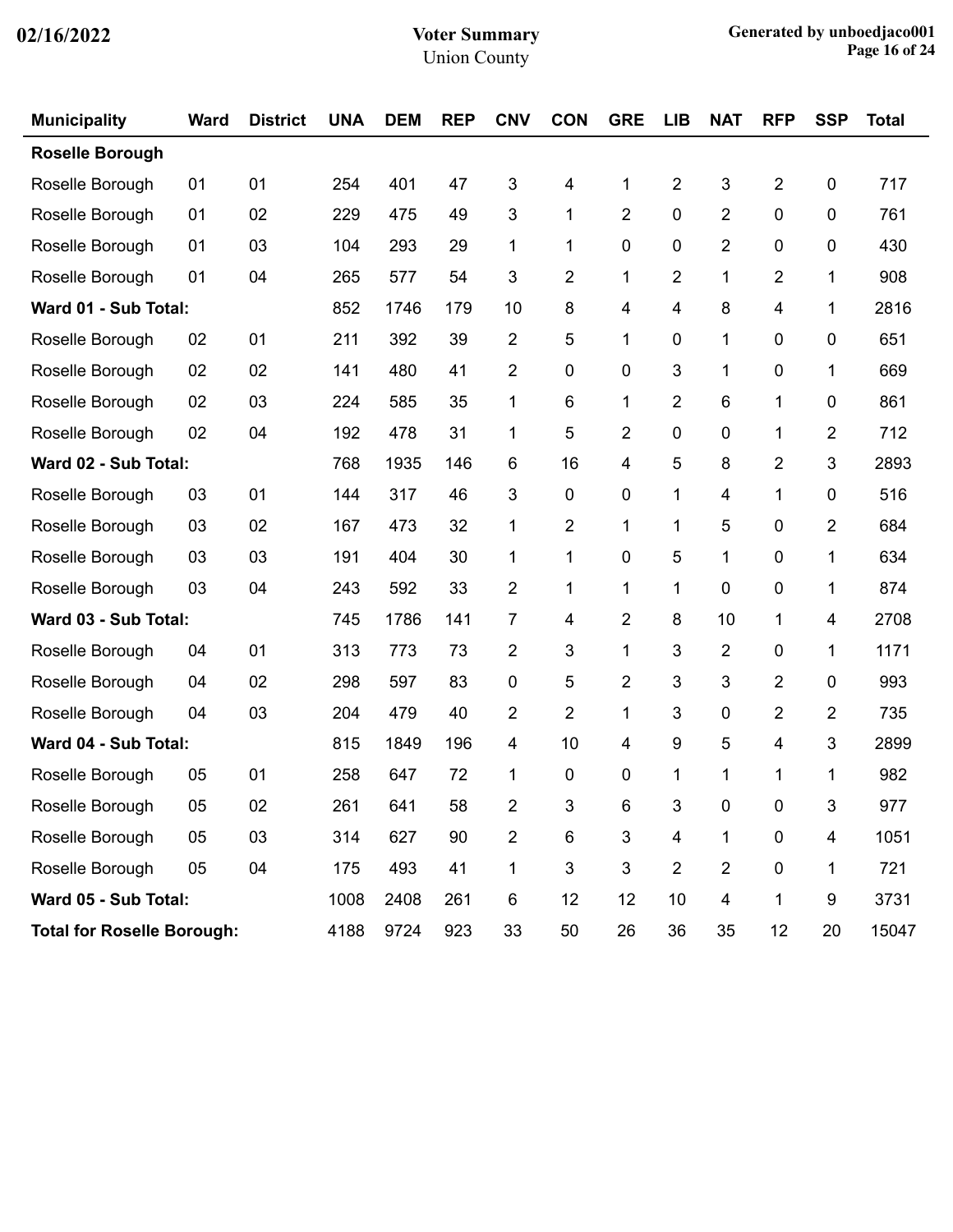| <b>Municipality</b>                    | <b>Ward</b> | <b>District</b> | <b>UNA</b> | <b>DEM</b> | <b>REP</b> | <b>CNV</b> | <b>CON</b>     | <b>GRE</b>     | <b>LIB</b> | <b>NAT</b>     | <b>RFP</b>     | <b>SSP</b>     | <b>Total</b> |
|----------------------------------------|-------------|-----------------|------------|------------|------------|------------|----------------|----------------|------------|----------------|----------------|----------------|--------------|
| <b>Roselle Park Borough</b>            |             |                 |            |            |            |            |                |                |            |                |                |                |              |
| Roselle Park Borough                   | 01          | 01              | 302        | 318        | 150        | 3          | 0              | 3              | 1          | 1              | 0              | 0              | 778          |
| Roselle Park Borough                   | 01          | 02              | 356        | 448        | 146        | 2          | $\overline{2}$ | $\overline{2}$ | 4          | $\mathbf 0$    | 0              | 0              | 960          |
| Ward 01 - Sub Total:                   |             |                 | 658        | 766        | 296        | 5          | 2              | 5              | 5          | 1              | 0              | 0              | 1738         |
| Roselle Park Borough                   | 02          | 01              | 335        | 422        | 155        | 1          | 4              | 0              | 0          | 0              | $\overline{2}$ | $\overline{2}$ | 921          |
| Roselle Park Borough                   | 02          | 02              | 431        | 411        | 204        | 2          | 8              | 4              | 3          | 1              | 0              | 1              | 1065         |
| Ward 02 - Sub Total:                   |             |                 | 766        | 833        | 359        | 3          | 12             | 4              | 3          | 1              | $\overline{2}$ | 3              | 1986         |
| Roselle Park Borough                   | 03          | 01              | 289        | 295        | 107        | 1          | 1              | $\overline{2}$ | 3          | $\overline{2}$ | 0              | 1              | 701          |
| Roselle Park Borough                   | 03          | 02              | 429        | 420        | 209        | 3          | 5              | $\overline{2}$ | 3          | 0              | 0              | 0              | 1071         |
| Ward 03 - Sub Total:                   |             |                 | 718        | 715        | 316        | 4          | 6              | 4              | 6          | $\overline{2}$ | 0              | 1              | 1772         |
| Roselle Park Borough                   | 04          | 01              | 380        | 326        | 145        | 2          | 4              | 1              | 2          | $\mathbf 0$    | 0              | 5              | 865          |
| Roselle Park Borough                   | 04          | 02              | 346        | 421        | 154        | 4          | 3              | 3              | 1          | $\overline{2}$ | 0              | 4              | 938          |
| Ward 04 - Sub Total:                   |             |                 | 726        | 747        | 299        | 6          | 7              | 4              | 3          | $\overline{2}$ | 0              | 9              | 1803         |
| Roselle Park Borough                   | 05          | 01              | 283        | 321        | 147        | 2          | $\overline{2}$ | 3              | 4          | 1              | $\Omega$       | $\overline{2}$ | 765          |
| Roselle Park Borough                   | 05          | 02              | 480        | 521        | 216        | 4          | 5              | 3              | 3          | 3              | 1              | 1              | 1237         |
| Ward 05 - Sub Total:                   |             |                 | 763        | 842        | 363        | 6          | 7              | 6              | 7          | 4              | 1              | 3              | 2002         |
| <b>Total for Roselle Park Borough:</b> |             |                 | 3631       | 3903       | 1633       | 24         | 34             | 23             | 24         | 10             | 3              | 16             | 9301         |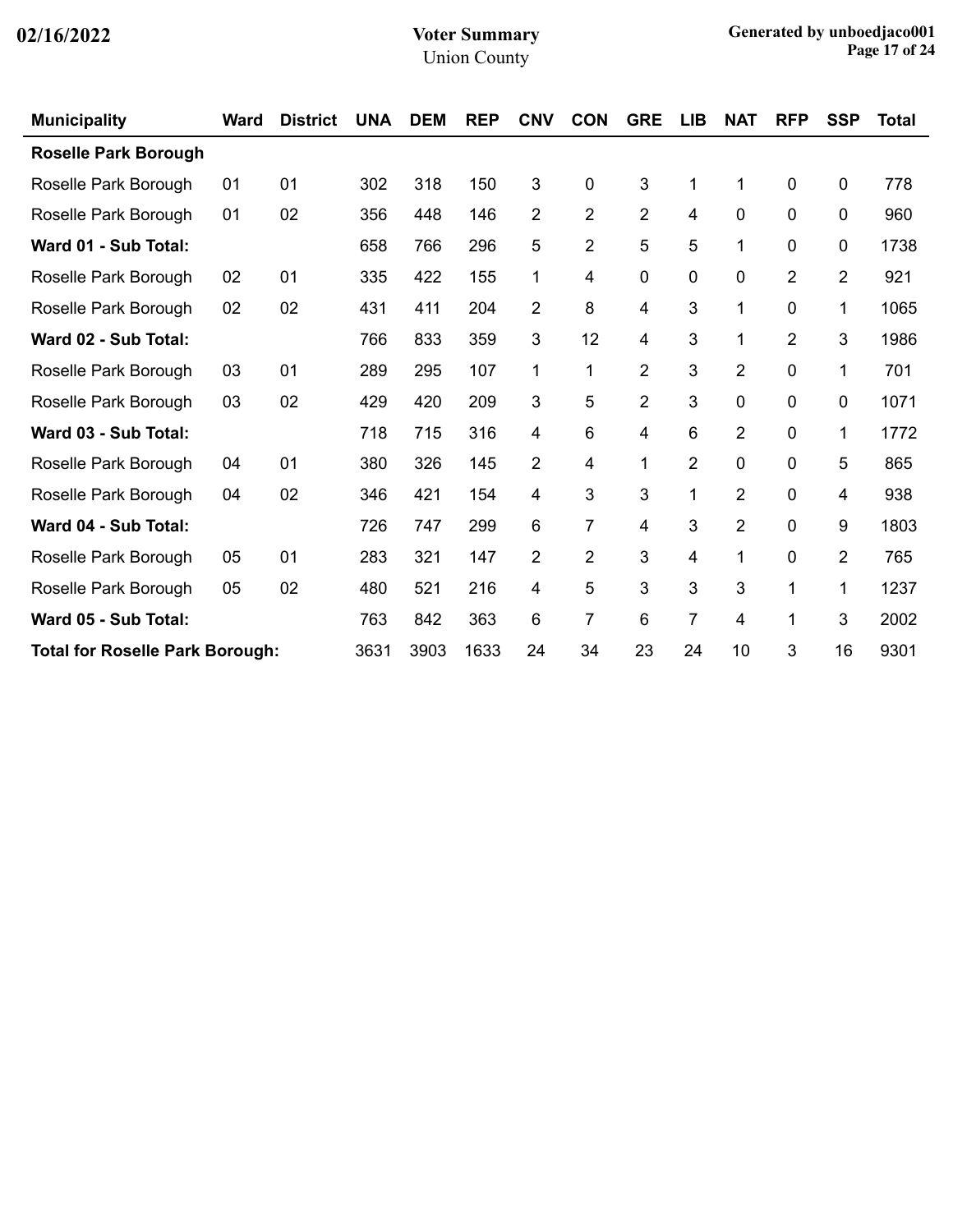| <b>Municipality</b>                      | <b>Ward</b> | <b>District</b> | <b>UNA</b> | <b>DEM</b> | <b>REP</b> | <b>CNV</b> | <b>CON</b> | <b>GRE</b> | <b>LIB</b>     | <b>NAT</b> | <b>RFP</b>     | <b>SSP</b>  | <b>Total</b> |
|------------------------------------------|-------------|-----------------|------------|------------|------------|------------|------------|------------|----------------|------------|----------------|-------------|--------------|
| <b>Scotch Plains</b><br><b>Township</b>  |             |                 |            |            |            |            |            |            |                |            |                |             |              |
| <b>Scotch Plains Township</b>            | 00          | 01              | 331        | 626        | 87         | 3          | 1          | 0          | 7              | 0          | 0              | 1           | 1056         |
| <b>Scotch Plains Township</b>            | 00          | 02              | 292        | 450        | 116        | 1          | 1          | 0          | $\overline{2}$ | 1          | 0              | 4           | 867          |
| <b>Scotch Plains Township</b>            | 00          | 03              | 334        | 314        | 198        | 4          | 1          | 0          | 3              | 0          | 0              | 2           | 856          |
| <b>Scotch Plains Township</b>            | 00          | 04              | 289        | 327        | 224        | 1          | 2          | 1          | 1              | 2          | $\overline{2}$ | 0           | 849          |
| <b>Scotch Plains Township</b>            | 00          | 05              | 298        | 310        | 195        | 1          | 0          | 0          | 1              | 0          | 0              | 1           | 806          |
| <b>Scotch Plains Township</b>            | 00          | 06              | 194        | 233        | 142        | 0          | 0          | 0          | 1              | 0          | 0              | 1           | 571          |
| <b>Scotch Plains Township</b>            | 00          | 07              | 456        | 449        | 305        | 2          | 1          | 1          | 7              | 0          | 0              | 0           | 1221         |
| <b>Scotch Plains Township</b>            | 00          | 08              | 328        | 354        | 155        | 2          | 0          | 0          | 1              | 1          | 0              | 0           | 841          |
| <b>Scotch Plains Township</b>            | 00          | 09              | 316        | 324        | 200        | 4          | 1          | 2          | 2              | 0          | 0              | 0           | 849          |
| <b>Scotch Plains Township</b>            | 00          | 10              | 282        | 326        | 154        | 1          | 1          | 1          | 1              | 0          | 0              | 1           | 767          |
| <b>Scotch Plains Township</b>            | 00          | 11              | 255        | 298        | 173        | 1          | 0          | 1          | 1              | 0          | 0              | 0           | 729          |
| <b>Scotch Plains Township</b>            | 00          | 12              | 282        | 310        | 192        | 2          | 1          | 0          | 5              | 0          | 0              | 2           | 794          |
| <b>Scotch Plains Township</b>            | 00          | 13              | 274        | 291        | 164        | 0          | 1          | 2          | 1              | 1          | 0              | $\mathbf 0$ | 734          |
| <b>Scotch Plains Township</b>            | 00          | 14              | 239        | 254        | 155        | 2          | 2          | 0          | 3              | 0          | 0              | 0           | 655          |
| <b>Scotch Plains Township</b>            | 00          | 15              | 338        | 350        | 160        | 0          | 1          | 1          | 1              | 0          | 1              | 0           | 852          |
| <b>Scotch Plains Township</b>            | 00          | 16              | 386        | 466        | 206        | 1          | 0          | 1          | 5              | 0          | 0              | 0           | 1065         |
| <b>Scotch Plains Township</b>            | 00          | 17              | 341        | 341        | 175        | 1          | 0          | 1          | 1              | 0          | 0              | 0           | 860          |
| Scotch Plains Township                   | 00          | 18              | 266        | 284        | 189        | 2          | 1          | 0          | 0              | 0          | 0              | 0           | 742          |
| <b>Scotch Plains Township</b>            | 00          | 19              | 301        | 351        | 199        | 2          | 0          | 1          | 0              | 0          | 0              | 0           | 854          |
| <b>Scotch Plains Township</b>            | 00          | 20              | 482        | 438        | 327        | 1          | 2          | 1          | 2              | 0          | 0              | 1           | 1254         |
| Scotch Plains Township                   | 00          | 21              | 359        | 458        | 185        | 0          | 2          | 2          | 4              | 1          | 0              | 1           | 1012         |
| <b>Scotch Plains Township</b>            | 00          | 22              | 152        | 225        | 133        | $\pmb{0}$  | 0          | $\pmb{0}$  | $\overline{2}$ | 1          | $\pmb{0}$      | $\mathbf 0$ | 513          |
| Scotch Plains Township                   | $00\,$      | 23              | 263        | 220        | 162        | 1          | $\pmb{0}$  | $\pmb{0}$  | $\overline{2}$ | 1          | $\pmb{0}$      | $\mathbf 0$ | 649          |
| Ward 00 - Sub Total:                     |             |                 | 7058       | 7999       | 4196       | 32         | 18         | 15         | 53             | 8          | 3              | 14          | 19396        |
| <b>Total for Scotch Plains Township:</b> |             |                 | 7058       | 7999       | 4196       | 32         | 18         | 15         | 53             | 8          | 3              | 14          | 19396        |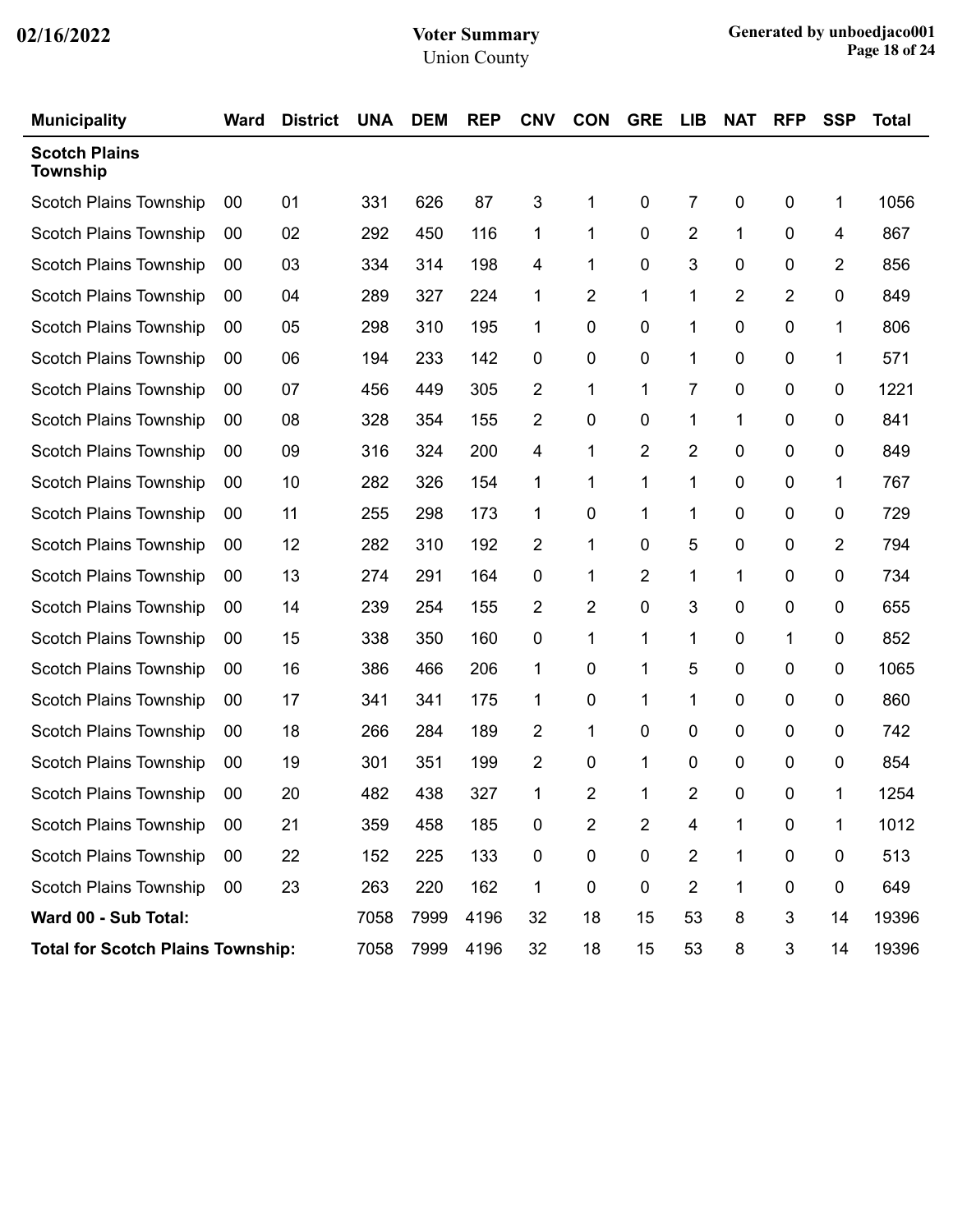| <b>Municipality</b>                    | <b>Ward</b> | <b>District</b> | <b>UNA</b> | <b>DEM</b> | <b>REP</b> | <b>CNV</b>     | <b>CON</b> | <b>GRE</b>   | <b>LIB</b>     | <b>NAT</b>     | <b>RFP</b> | <b>SSP</b>     | <b>Total</b> |
|----------------------------------------|-------------|-----------------|------------|------------|------------|----------------|------------|--------------|----------------|----------------|------------|----------------|--------------|
| <b>Springfield Township</b>            |             |                 |            |            |            |                |            |              |                |                |            |                |              |
| Springfield Township                   | 00          | 01              | 330        | 385        | 184        | $\overline{2}$ | 4          | 0            | $\overline{2}$ | 0              | 1          | $\overline{2}$ | 910          |
| Springfield Township                   | 00          | 02              | 243        | 258        | 120        | 0              | 0          | $\pmb{0}$    | 1              | 0              | 0          | 0              | 622          |
| Springfield Township                   | 00          | 03              | 202        | 214        | 114        | 3              | 3          | $\mathbf{1}$ | 1              | 0              | 0          | 1              | 539          |
| Springfield Township                   | 00          | 04              | 259        | 353        | 135        | 1              | 1          | 0            | 3              | $\overline{2}$ | 0          | 0              | 754          |
| Springfield Township                   | 00          | 05              | 241        | 205        | 160        | 4              | 0          | 1            | $\overline{2}$ | 1              | 0          | $\overline{2}$ | 616          |
| Springfield Township                   | 00          | 06              | 536        | 661        | 267        | 3              | 2          | 1            | 5              | 2              | 0          | 1              | 1478         |
| Springfield Township                   | 00          | 07              | 371        | 363        | 204        | 1              | 0          | 2            | $\overline{2}$ | 2              | 1          | $\pmb{0}$      | 946          |
| Springfield Township                   | 00          | 08              | 257        | 259        | 174        | $\overline{2}$ | 0          | 1            | $\overline{2}$ | 0              | 0          | $\pmb{0}$      | 695          |
| Springfield Township                   | 00          | 09              | 476        | 486        | 246        | $\overline{2}$ | 1          | 2            | $\overline{c}$ | 1              | 0          | 1              | 1217         |
| Springfield Township                   | 00          | 10              | 565        | 431        | 253        | $\mathbf 0$    | 2          | $\mathbf{1}$ | 0              | 0              | 0          | 1              | 1253         |
| Springfield Township                   | 00          | 11              | 671        | 820        | 281        | 2              | 3          | 4            | 5              | 0              | 0          | 1              | 1787         |
| Springfield Township                   | 00          | 12              | 315        | 296        | 189        | 4              | 3          | 0            | 0              | 0              | 1          | $\overline{0}$ | 808          |
| Springfield Township                   | 00          | 13              | 288        | 277        | 211        | 1              | 0          | 0            | 0              | 0              | 0          | 1              | 778          |
| Springfield Township                   | 00          | 14              | 185        | 219        | 158        | 1              | 1          | 0            | 1              | 0              | 0          | $\mathbf 0$    | 565          |
| Ward 00 - Sub Total:                   |             |                 | 4939       | 5227       | 2696       | 26             | 20         | 13           | 26             | 8              | 3          | 10             | 12968        |
| <b>Total for Springfield Township:</b> |             |                 | 4939       | 5227       | 2696       | 26             | 20         | 13           | 26             | 8              | 3          | 10             | 12968        |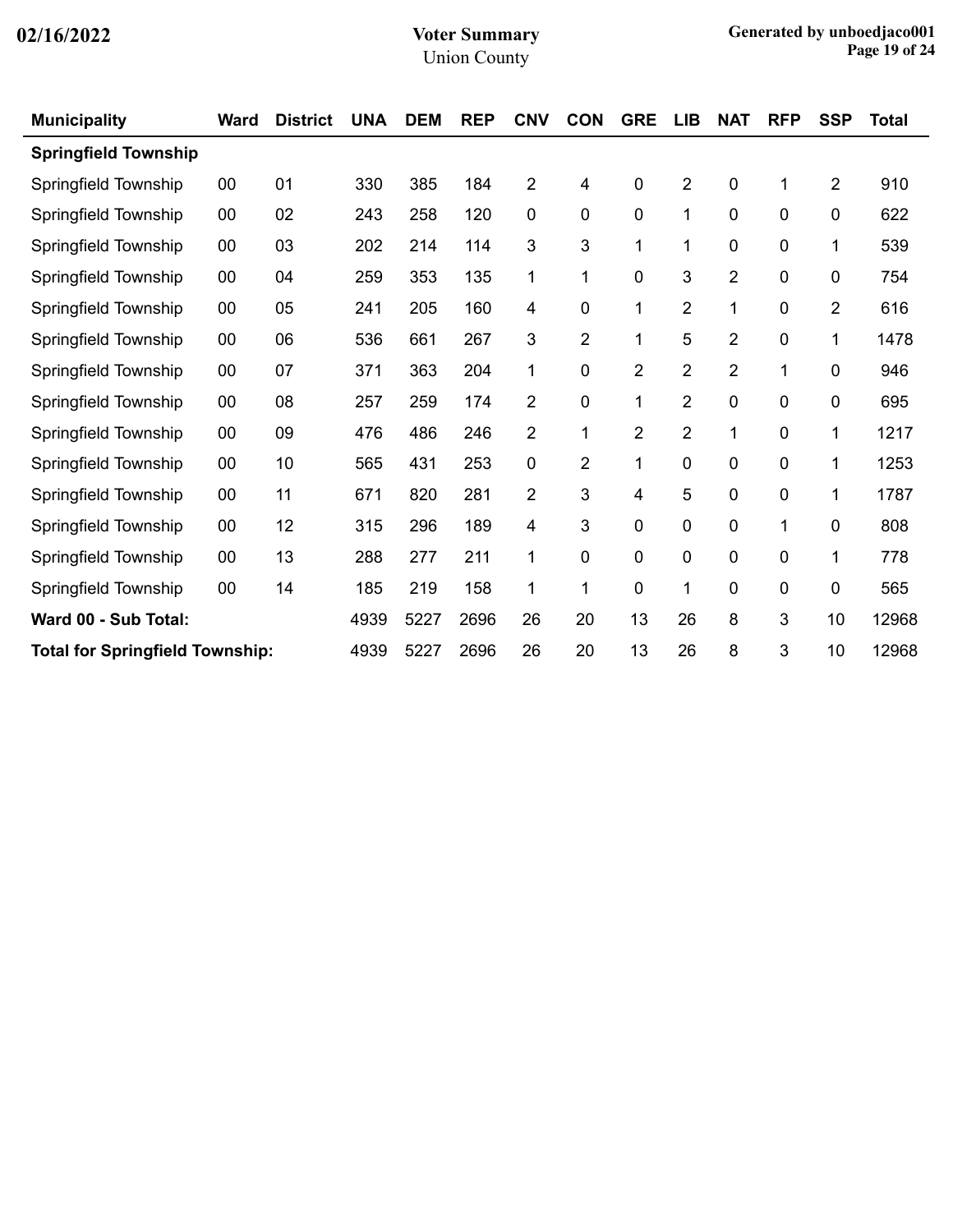| <b>Municipality</b>           | <b>Ward</b> | <b>District</b> | <b>UNA</b> | <b>DEM</b> | <b>REP</b> | <b>CNV</b>     | <b>CON</b> | <b>GRE</b>     | <b>LIB</b>     | <b>NAT</b>              | <b>RFP</b>     | <b>SSP</b>     | <b>Total</b> |
|-------------------------------|-------------|-----------------|------------|------------|------------|----------------|------------|----------------|----------------|-------------------------|----------------|----------------|--------------|
| <b>Summit City</b>            |             |                 |            |            |            |                |            |                |                |                         |                |                |              |
| <b>Summit City</b>            | 01          | 01              | 212        | 188        | 191        | 0              | 0          | 1              | 0              | $\pmb{0}$               | 0              | 1              | 593          |
| <b>Summit City</b>            | 01          | 02              | 253        | 243        | 144        | 0              | 0          | $\pmb{0}$      | 3              | $\boldsymbol{0}$        | 0              | $\pmb{0}$      | 643          |
| <b>Summit City</b>            | 01          | 03              | 288        | 312        | 166        | 0              | 2          | 1              | $\overline{2}$ | 0                       | 0              | 1              | 772          |
| <b>Summit City</b>            | 01          | 04              | 249        | 325        | 163        | $\mathbf{1}$   | 1          | $\overline{2}$ | 3              | $\mathbf 0$             | 0              | 0              | 744          |
| <b>Summit City</b>            | 01          | 05              | 319        | 274        | 204        | 0              | 1          | 1              | 3              | $\boldsymbol{0}$        | $\pmb{0}$      | 0              | 802          |
| <b>Summit City</b>            | 01          | 06              | 225        | 215        | 156        | 1              | 2          | 1              | 6              | 0                       | 0              | 1              | 607          |
| <b>Summit City</b>            | 01          | 07              | 257        | 223        | 204        | 1              | 0          | $\overline{2}$ | 0              | $\mathbf 0$             | 0              | 1              | 688          |
| <b>Summit City</b>            | 01          | 08              | 246        | 248        | 183        | 0              | $\pmb{0}$  | $\pmb{0}$      | $\overline{2}$ | $\boldsymbol{0}$        | 0              | 1              | 680          |
| <b>Summit City</b>            | 01          | 09              | 222        | 237        | 136        | 1              | 0          | 1              | 0              | 0                       | 0              | 0              | 597          |
| <b>Summit City</b>            | 01          | 10              | 269        | 271        | 159        | 0              | 1          | 0              | 3              | $\mathbf 0$             | 0              | $\mathbf 0$    | 703          |
| <b>Summit City</b>            | 01          | 11              | 242        | 287        | 133        | 1              | 1          | 3              | 3              | $\boldsymbol{0}$        | 1              | 0              | 671          |
| <b>Summit City</b>            | 01          | 12              | 271        | 280        | 211        | 0              | 0          | 0              | 4              | 0                       | 0              | 1              | 767          |
| Ward 01 - Sub Total:          |             |                 | 3053       | 3103       | 2050       | 5              | 8          | 12             | 29             | $\mathbf 0$             | 1              | 6              | 8267         |
| <b>Summit City</b>            | 02          | 01              | 240        | 218        | 142        | 0              | 4          | $\pmb{0}$      | $\overline{2}$ | $\overline{2}$          | 0              | 1              | 609          |
| <b>Summit City</b>            | 02          | 02              | 182        | 263        | 108        | 1              | 3          | $\overline{2}$ | 3              | 1                       | 0              | 0              | 563          |
| <b>Summit City</b>            | 02          | 03              | 224        | 267        | 158        | 0              | 0          | 1              | 3              | $\mathbf 0$             | 0              | $\mathbf 0$    | 653          |
| <b>Summit City</b>            | 02          | 04              | 210        | 165        | 172        | 0              | 1          | 1              | 1              | $\mathbf 0$             | 0              | 0              | 550          |
| <b>Summit City</b>            | 02          | 05              | 259        | 250        | 167        | 1              | 0          | 0              | 0              | 0                       | 0              | 0              | 677          |
| Summit City                   | 02          | 06              | 245        | 268        | 123        | 1              | 0          | 1              | 4              | 1                       | 0              | $\mathbf 0$    | 643          |
| <b>Summit City</b>            | 02          | 07              | 292        | 350        | 169        | 1              | 3          | 0              | 3              | 0                       | 0              | 0              | 818          |
| Summit City                   | 02          | 08              | 178        | 213        | 138        | 2              |            | 1              | $\overline{2}$ | 0                       | 0              | 0              | 535          |
| <b>Summit City</b>            | 02          | 09              | 272        | 262        | 210        | $\mathbf{1}$   | $\pmb{0}$  | 1              | $\sqrt{3}$     | $\pmb{0}$               | 1              | $\pmb{0}$      | 750          |
| <b>Summit City</b>            | 02          | 10              | 264        | 247        | 202        | 0              | $\pmb{0}$  | $\mathbf 0$    | $\overline{2}$ | $\pmb{0}$               | $\pmb{0}$      | $\pmb{0}$      | 715          |
| <b>Summit City</b>            | 02          | 11              | 237        | 296        | 149        | $\overline{2}$ | 1          | 0              | 1              | 0                       | $\pmb{0}$      | $\pmb{0}$      | 686          |
| <b>Summit City</b>            | 02          | 12              | 287        | 245        | 200        | $\pmb{0}$      | $\pmb{0}$  | $\mathfrak{S}$ | 3              | 0                       | $\pmb{0}$      | $\pmb{0}$      | 738          |
| <b>Summit City</b>            | 02          | 13              | 245        | 230        | 177        | $\pmb{0}$      | $\pmb{0}$  | 1              | 1              | $\mathbf 0$             | $\pmb{0}$      | $\pmb{0}$      | 654          |
| Ward 02 - Sub Total:          |             |                 | 3135       | 3274       | 2115       | 9              | 13         | 11             | 28             | $\overline{\mathbf{4}}$ | 1              | 1              | 8591         |
| <b>Total for Summit City:</b> |             |                 | 6188       | 6377       | 4165       | 14             | 21         | 23             | 57             | 4                       | $\overline{2}$ | $\overline{7}$ | 16858        |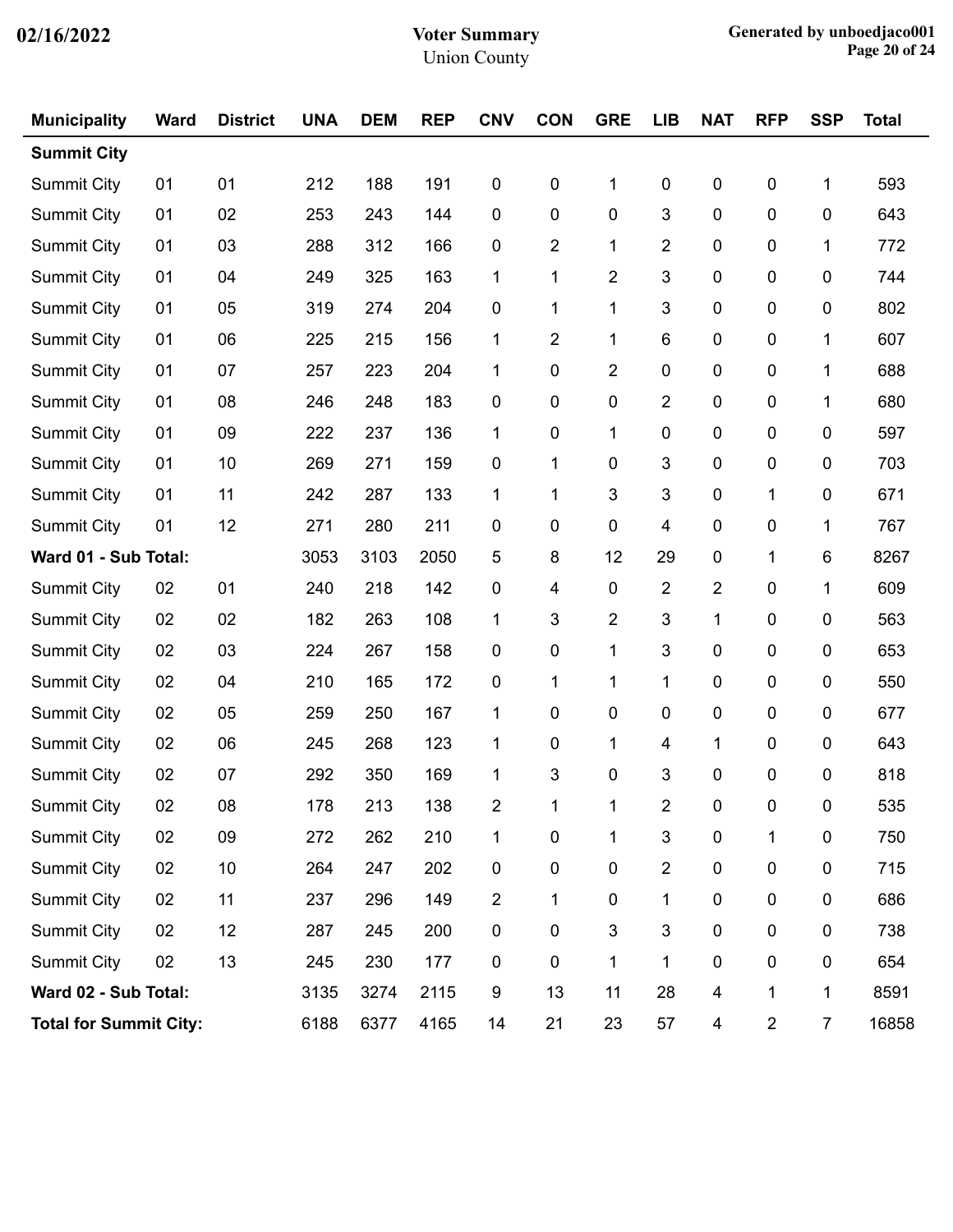| <b>Municipality</b>   | <b>Ward</b> | <b>District</b> | <b>UNA</b> | <b>DEM</b> | <b>REP</b> | <b>CNV</b>     | <b>CON</b>     | <b>GRE</b>              | <b>LIB</b>     | <b>NAT</b>              | <b>RFP</b>  | <b>SSP</b>     | <b>Total</b> |
|-----------------------|-------------|-----------------|------------|------------|------------|----------------|----------------|-------------------------|----------------|-------------------------|-------------|----------------|--------------|
| <b>Union Township</b> |             |                 |            |            |            |                |                |                         |                |                         |             |                |              |
| Union Township        | 00          | 01              | 246        | 321        | 140        | 1              | $\overline{2}$ | 1                       | 3              | 1                       | 0           | $\pmb{0}$      | 715          |
| Union Township        | 00          | 02              | 286        | 349        | 145        | $\overline{2}$ | 0              | 1                       | 0              | 1                       | 0           | 0              | 784          |
| Union Township        | 00          | 03              | 381        | 489        | 115        | 8              | $\overline{2}$ | 0                       | 2              | 3                       | 0           | $\pmb{0}$      | 1000         |
| Union Township        | 00          | 04              | 452        | 591        | 162        | 5              | 3              | $\boldsymbol{0}$        | 4              | 2                       | 0           | 3              | 1222         |
| Union Township        | 00          | 05              | 399        | 733        | 56         | 4              | $\overline{2}$ | 3                       | 2              | 1                       | 1           | 1              | 1202         |
| Union Township        | 00          | 06              | 192        | 313        | 41         | 1              | $\overline{2}$ | 3                       | 1              | 1                       | 0           | $\pmb{0}$      | 554          |
| Union Township        | $00\,$      | 07              | 186        | 503        | 41         | 0              | $\overline{2}$ | $\overline{2}$          | 3              | $\boldsymbol{0}$        | 0           | 1              | 738          |
| Union Township        | 00          | 08              | 213        | 471        | 23         | 0              | 0              | 0                       | 1              | 1                       | 0           | 0              | 709          |
| Union Township        | 00          | 09              | 422        | 634        | 159        | 4              | 3              | 0                       | 5              | 3                       | 0           | 3              | 1233         |
| Union Township        | $00\,$      | 10              | 392        | 533        | 118        | $\overline{c}$ | 7              | 3                       | 4              | 1                       | 0           | $\pmb{0}$      | 1060         |
| Union Township        | 00          | 11              | 302        | 357        | 102        | 1              | 6              | $\overline{2}$          | 4              | 2                       | 1           | 0              | 777          |
| <b>Union Township</b> | 00          | 12              | 277        | 444        | 108        | 3              | 7              | 3                       | 2              | $\overline{c}$          | 0           | 1              | 847          |
| Union Township        | $00\,$      | 13              | 331        | 454        | 95         | 0              | $\overline{2}$ | $\overline{2}$          | 1              | $\boldsymbol{0}$        | 0           | $\pmb{0}$      | 885          |
| Union Township        | 00          | 14              | 221        | 347        | 79         | 3              | $\overline{2}$ | $\overline{\mathbf{c}}$ | 2              | $\pmb{0}$               | $\mathbf 1$ | $\overline{2}$ | 659          |
| Union Township        | 00          | 15              | 285        | 422        | 90         | $\pmb{0}$      | 6              | 1                       | 3              | 1                       | 1           | $\overline{2}$ | 811          |
| Union Township        | $00\,$      | 16              | 250        | 462        | 143        | 1              | 3              | 0                       | 0              | 0                       | 0           | 1              | 860          |
| Union Township        | 00          | 17              | 430        | 651        | 168        | 8              | 5              | 1                       | 4              | 0                       | 0           | 3              | 1270         |
| Union Township        | 00          | 18              | 184        | 458        | 25         | 4              | $\overline{2}$ | $\mathbf 0$             | 2              | 3                       | 0           | 3              | 681          |
| Union Township        | 00          | 19              | 303        | 287        | 115        | 1              | 0              | 4                       | 1              | $\pmb{0}$               | 0           | 1              | 712          |
| <b>Union Township</b> | 00          | 20              | 235        | 288        | 73         | 4              | 1              | 1                       | 1              | $\boldsymbol{0}$        | 0           | 1              | 604          |
| Union Township        | $00\,$      | 21              | 332        | 407        | 93         | 4              | $\overline{2}$ | $\overline{\mathbf{c}}$ | $\sqrt{3}$     | $\overline{A}$          | $\pmb{0}$   | $\mathbf{1}$   | 845          |
| Union Township        | $00\,$      | 22              | 300        | 494        | 123        | 6              | $\sqrt{3}$     | 1                       | 3              | $\overline{\mathbf{c}}$ | 0           | 1              | 933          |
| Union Township        | $00\,$      | 23              | 392        | 444        | 168        | 3              | $\sqrt{3}$     | $\pmb{0}$               | $\overline{c}$ | $\pmb{0}$               | 0           | $\pmb{0}$      | 1012         |
| Union Township        | $00\,$      | 24              | 371        | 413        | 175        | 1              | 0              | $\overline{\mathbf{c}}$ | 1              | $\pmb{0}$               | 0           | $\pmb{0}$      | 963          |
| Union Township        | $00\,$      | 25              | 240        | 262        | 111        | 1              | $\sqrt{3}$     | 5                       | 1              | $\pmb{0}$               | 0           | 1              | 624          |
| Union Township        | $00\,$      | 26              | 304        | 414        | 113        | $\pmb{0}$      | 5              | $\pmb{0}$               | 7              | 1                       | 0           | $\pmb{0}$      | 844          |
| Union Township        | $00\,$      | 27              | 328        | 687        | 34         | 1              | 3              | $\overline{\mathbf{c}}$ | 2              | 1                       | $\mathbf 1$ | 3              | 1062         |
| Union Township        | $00\,$      | 28              | 234        | 439        | 88         | $\overline{2}$ | $\mathbf{3}$   | $\mathbf 1$             | 5              | $\pmb{0}$               | 0           | 1              | 773          |
| Union Township        | $00\,$      | 29              | 287        | 416        | 115        | $\pmb{0}$      | 1              | $\pmb{0}$               | 2              | 1                       | 0           | 1              | 823          |
| Union Township        | $00\,$      | 30              | 296        | 361        | 132        | 1              | 1              | 3                       | 1              | 1                       | 0           | 1              | 797          |
| Union Township        | $00\,$      | 31              | 145        | 198        | 81         | 1              | $\pmb{0}$      | $\pmb{0}$               | 1              | $\pmb{0}$               | 0           | 0              | 426          |
| Union Township        | $00\,$      | 32              | 263        | 346        | 116        | $\mathbf{1}$   | $\mathbf 1$    | $\mathbf 1$             | 1              | $\pmb{0}$               | $\pmb{0}$   | $\pmb{0}$      | 729          |
| <b>Union Township</b> | $00\,$      | 33              | 288        | 347        | 100        | 1              | $\pmb{0}$      | 1                       | 1              | $\mathfrak{S}$          | $\pmb{0}$   | $\pmb{0}$      | 741          |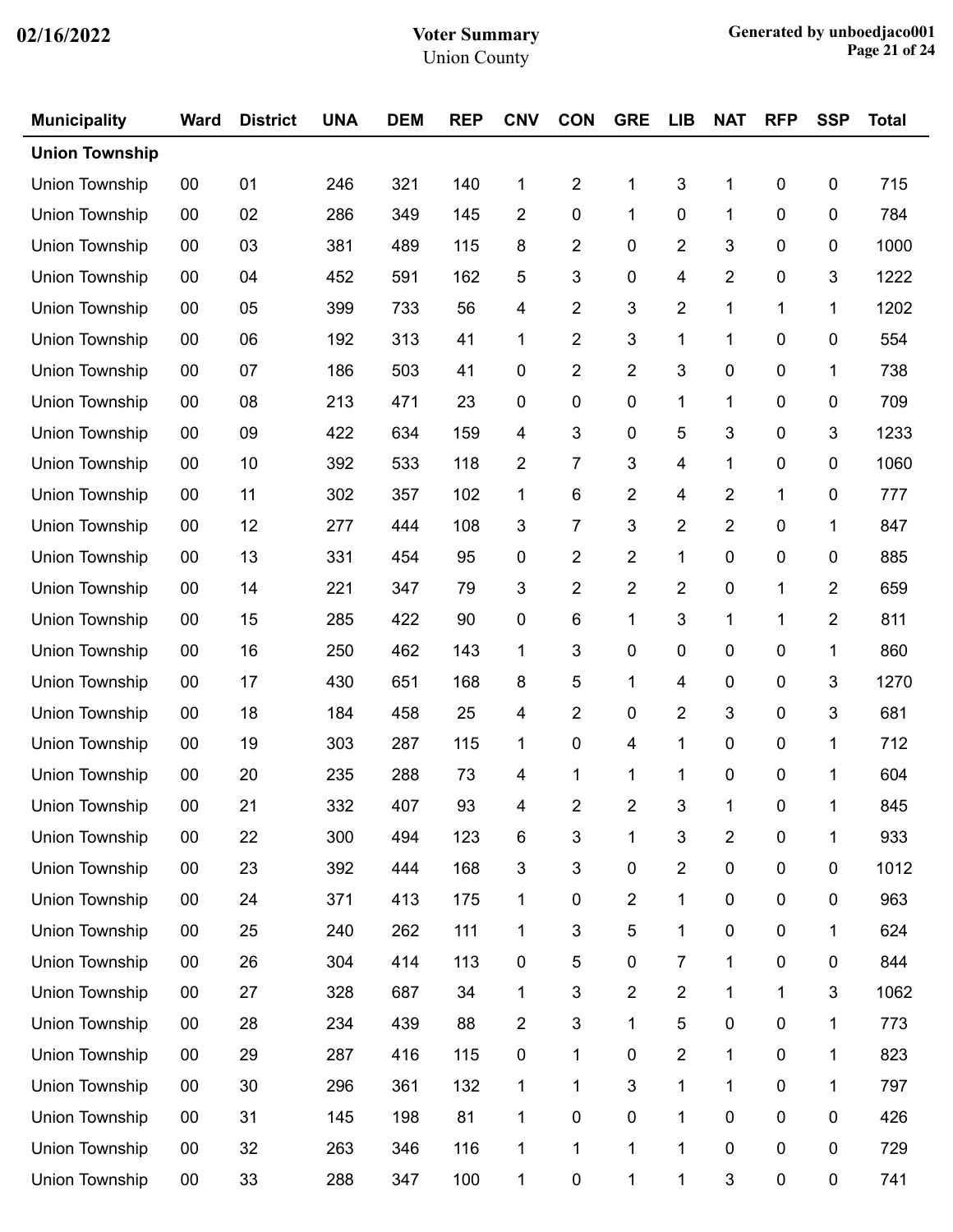| <b>Municipality</b>              | <b>Ward</b> | <b>District</b> | <b>UNA</b> | <b>DEM</b> | <b>REP</b> | <b>CNV</b>     | <b>CON</b>     | <b>GRE</b>     | <b>LIB</b>     | <b>NAT</b> | <b>RFP</b>     | <b>SSP</b>     | <b>Total</b> |
|----------------------------------|-------------|-----------------|------------|------------|------------|----------------|----------------|----------------|----------------|------------|----------------|----------------|--------------|
| Union Township                   | 00          | 34              | 373        | 521        | 135        | 1              | 3              | 3              | 1              | 1          | 1              | 1              | 1040         |
| Union Township                   | 00          | 35              | 320        | 447        | 121        | 3              | 2              | $\overline{2}$ | 6              | 0          | 0              | 1              | 902          |
| Union Township                   | 00          | 36              | 305        | 420        | 90         | 1              | $\overline{2}$ | 0              | 6              | 1          | 0              | 1              | 826          |
| Union Township                   | 00          | 37              | 234        | 324        | 91         | $\overline{2}$ | 0              | $\overline{2}$ | 1              | 0          | 0              | 1              | 655          |
| <b>Union Township</b>            | 00          | 38              | 229        | 486        | 46         | 4              | 4              | 1              | 3              | 0          | $\overline{2}$ | $\overline{2}$ | 777          |
| Union Township                   | 00          | 39              | 140        | 282        | 41         | 3              | 0              | $\overline{2}$ | $\overline{2}$ | 0          | 0              | 0              | 470          |
| Union Township                   | 00          | 40              | 285        | 510        | 64         | 6              | 3              | $\overline{2}$ | 5              | 1          | 0              | 3              | 879          |
| Union Township                   | 00          | 41              | 229        | 576        | 30         | 3              | 5              | 1              | 2              | 3          | 1              | 0              | 850          |
| Union Township                   | 00          | 42              | 201        | 411        | 35         | 6              | 3              | 1              | $\overline{2}$ | 1          | 1              | 1              | 662          |
| Union Township                   | 00          | 43              | 392        | 497        | 129        | 3              | 3              | 1              | 1              | 0          | 0              | 0              | 1026         |
| Union Township                   | 00          | 44              | 232        | 389        | 89         | 3              | $\overline{2}$ | 1              | 3              | 0          | 0              | 1              | 720          |
| Union Township                   | 00          | 45              | 307        | 386        | 115        | 1              | $\overline{2}$ | 1              | 3              | 1          | 0              | 5              | 821          |
| <b>Union Township</b>            | 00          | 46              | 315        | 351        | 125        | 0              | 0              | 0              | 0              | 1          | 0              | 1              | 793          |
| Union Township                   | 00          | 47              | 395        | 462        | 147        | 1              | 1              | 1              | 4              | 0          | 1              | 4              | 1016         |
| Union Township                   | 00          | 48              | 180        | 247        | 80         | 0              | 0              | 1              | 3              | 1          | 0              | 0              | 512          |
| Union Township                   | 00          | 49              | 236        | 592        | 24         | $\mathbf 0$    | 5              | 1              | 1              | 2          | 0              | $\overline{2}$ | 863          |
| <b>Union Township</b>            | 00          | 50              | 226        | 311        | 82         | 3              | 3              | $\overline{2}$ | 1              | 0          | 0              | 0              | 628          |
| Ward 00 - Sub Total:             |             |                 | 14366      | 21547      | 4891       | 114            | 120            | 69             | 119            | 44         | 11             | 54             | 41335        |
| <b>Total for Union Township:</b> |             |                 | 14366      | 21547      | 4891       | 114            | 120            | 69             | 119            | 44         | 11             | 54             | 41335        |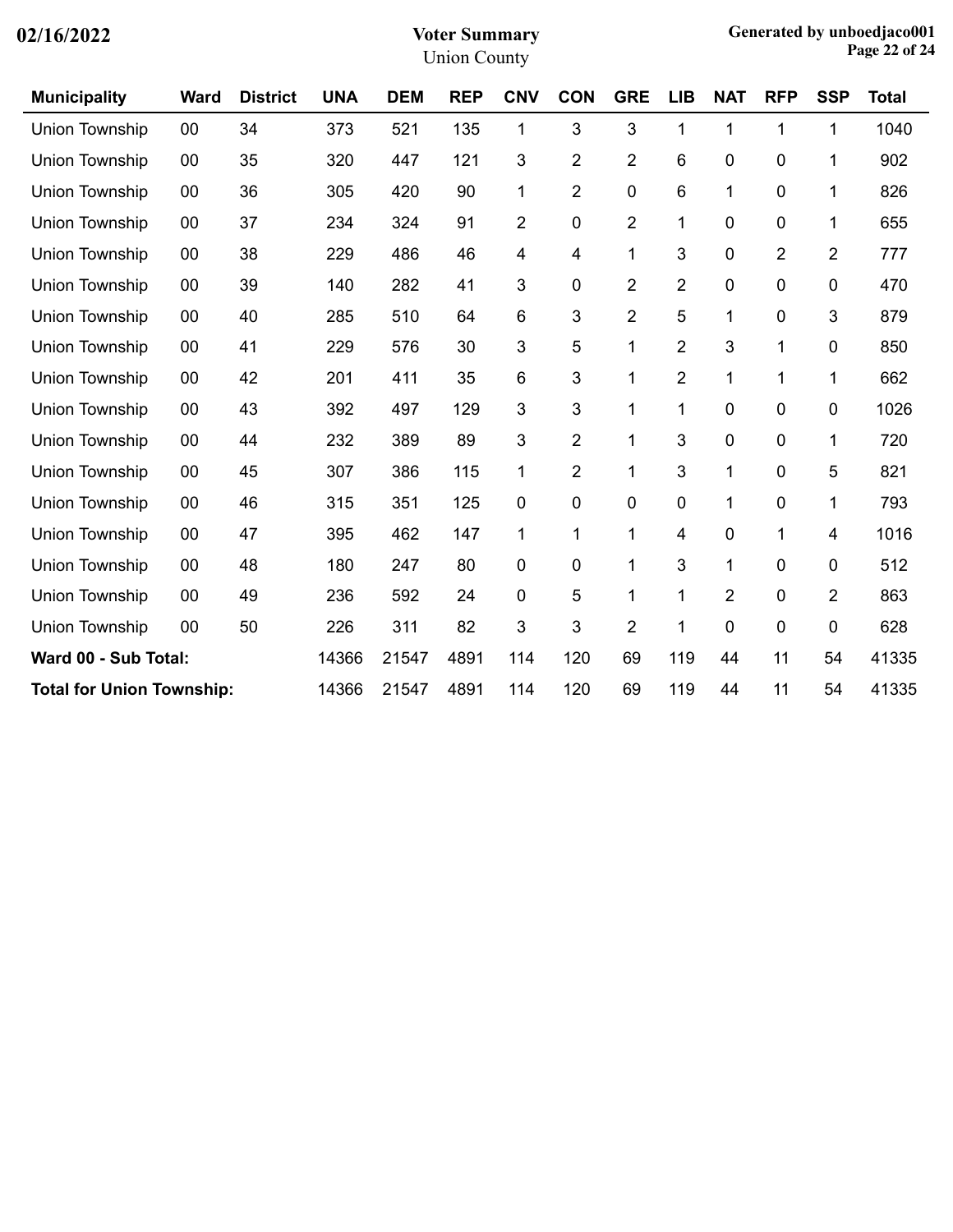| <b>Municipality</b>              | <b>Ward</b> | <b>District</b> | <b>UNA</b> | <b>DEM</b> | <b>REP</b> | <b>CNV</b>  | <b>CON</b>     | <b>GRE</b>     | <b>LIB</b> | <b>NAT</b>     | <b>RFP</b>          | <b>SSP</b>     | <b>Total</b> |
|----------------------------------|-------------|-----------------|------------|------------|------------|-------------|----------------|----------------|------------|----------------|---------------------|----------------|--------------|
| <b>Westfield Town</b>            |             |                 |            |            |            |             |                |                |            |                |                     |                |              |
| <b>Westfield Town</b>            | 01          | 01              | 269        | 326        | 190        | 1           | 0              | $\pmb{0}$      | 1          | $\pmb{0}$      | $\mathbf 0$         | 1              | 788          |
| <b>Westfield Town</b>            | 01          | 02              | 350        | 386        | 261        | 1           | 1              | $\mathbf 0$    | 5          | 0              | 0                   | 1              | 1005         |
| Westfield Town                   | 01          | 03              | 359        | 404        | 184        | 0           | 0              | 0              | 1          | 0              | 1                   | 0              | 949          |
| <b>Westfield Town</b>            | 01          | 04              | 550        | 474        | 362        | 1           | 0              | $\mathbf 0$    | 1          | 0              | 0                   | 1              | 1389         |
| <b>Westfield Town</b>            | 01          | 05              | 324        | 331        | 226        | 0           | 1              | $\mathbf 0$    | 0          | 0              | 0                   | $\pmb{0}$      | 882          |
| Westfield Town                   | 01          | 06              | 301        | 305        | 190        | 1           | 0              | 0              | 2          | 0              | 0                   | 0              | 799          |
| <b>Westfield Town</b>            | 01          | 07              | 230        | 275        | 158        | $\mathbf 0$ | 0              | $\mathbf 0$    | 0          | 0              | 0                   | 0              | 663          |
| Ward 01 - Sub Total:             |             |                 | 2383       | 2501       | 1571       | 4           | $\overline{2}$ | $\mathbf 0$    | 10         | 0              | 1                   | 3              | 6475         |
| Westfield Town                   | 02          | 01              | 415        | 432        | 196        | 1           | 0              | 1              | 5          | 3              | 0                   | 0              | 1053         |
| <b>Westfield Town</b>            | 02          | 02              | 407        | 443        | 273        | 2           | 1              | $\mathbf 0$    | 4          | 0              | 0                   | 0              | 1130         |
| <b>Westfield Town</b>            | 02          | 03              | 264        | 265        | 212        | 0           | 1              | 1              | 1          | 1              | 0                   | 0              | 745          |
| Westfield Town                   | 02          | 04              | 414        | 377        | 263        | 0           | 2              | 1              | 0          | 0              | 0                   | 0              | 1057         |
| <b>Westfield Town</b>            | 02          | 05              | 544        | 411        | 385        | $\mathbf 0$ | 0              | 1              | 4          | 0              | 0                   | 0              | 1345         |
| <b>Westfield Town</b>            | 02          | 06              | 292        | 305        | 227        | 0           | 4              | $\mathbf 0$    | 3          | 0              | 0                   | 0              | 831          |
| Ward 02 - Sub Total:             |             |                 | 2336       | 2233       | 1556       | 3           | 8              | 4              | 17         | 4              | 0                   | 0              | 6161         |
| <b>Westfield Town</b>            | 03          | 01              | 201        | 234        | 121        | 2           | 1              | 0              | 1          | 2              | 0                   | 0              | 562          |
| <b>Westfield Town</b>            | 03          | 02              | 280        | 321        | 130        | 0           | 0              | $\mathbf 0$    | 3          | 0              | 0                   | 0              | 734          |
| Westfield Town                   | 03          | 03              | 252        | 388        | 137        | 2           | 1              | 1              | 2          | 0              | 1                   | 0              | 784          |
| <b>Westfield Town</b>            | 03          | 04              | 352        | 392        | 218        | 0           | 0              | 1              | 2          | 0              | 0                   | 0              | 965          |
| <b>Westfield Town</b>            | 03          | 05              | 388        | 359        | 252        | 0           | 1              | $\overline{2}$ | 0          | $\overline{2}$ | 0                   | 0              | 1004         |
| <b>Westfield Town</b>            | 03          | 06              | 312        | 387        | 225        | $\pmb{0}$   | $\overline{2}$ |                |            | 0              | $\mathsf{O}\xspace$ |                | 929          |
| Westfield Town                   | 03          | 07              | 376        | 350        | 218        | 1           | $\pmb{0}$      | 1              | 1          | 0              | $\pmb{0}$           | 1              | 948          |
| Ward 03 - Sub Total:             |             |                 | 2161       | 2431       | 1301       | 5           | $\sqrt{5}$     | 6              | 10         | 4              | 1                   | $\overline{2}$ | 5926         |
| <b>Westfield Town</b>            | 04          | 01              | 508        | 665        | 317        | 4           | 1              | 4              | 2          | 0              | 0                   | 0              | 1501         |
| Westfield Town                   | 04          | 02              | 448        | 528        | 257        | 4           | 0              | $\overline{2}$ | 2          | 0              | 0                   | 1              | 1242         |
| <b>Westfield Town</b>            | 04          | 03              | 449        | 464        | 239        | 0           | 0              | 0              | 7          | 0              | 0                   | $\pmb{0}$      | 1159         |
| <b>Westfield Town</b>            | 04          | 04              | 416        | 376        | 210        | 0           | 0              | 0              | 5          | 0              | 0                   | 0              | 1007         |
| Westfield Town                   | 04          | 05              | 485        | 440        | 314        | 1           | 0              | $\pmb{0}$      | 1          | 0              | 0                   | 0              | 1241         |
| Ward 04 - Sub Total:             | 2306        | 2473            | 1337       | 9          | 1          | 6           | 17             | 0              | 0          | 1              | 6150                |                |              |
| <b>Total for Westfield Town:</b> | 9186        | 9638            | 5765       | 21         | 16         | 16          | 54             | 8              | 2          | 6              | 24712               |                |              |